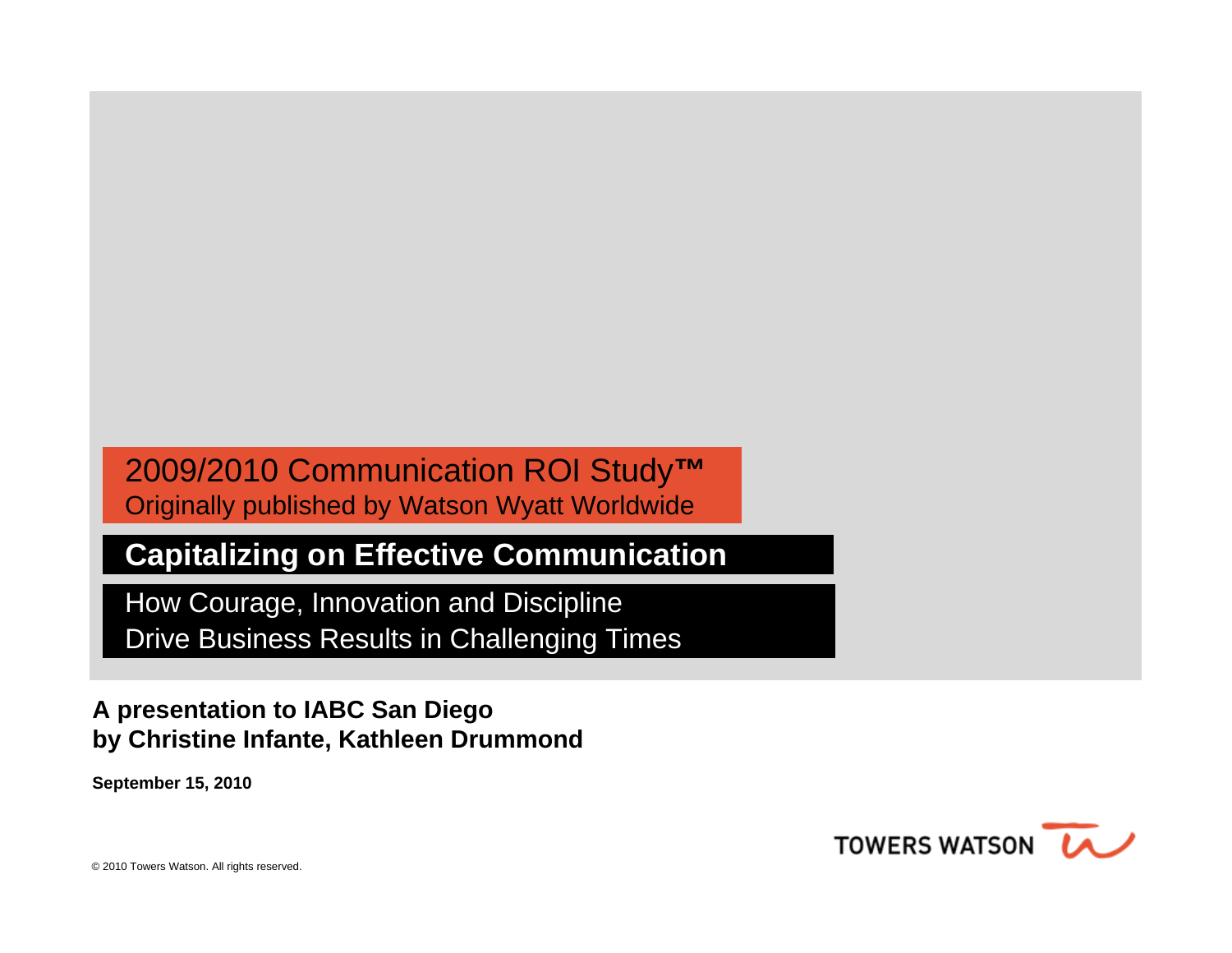#### **What We'll Cover Today**

How companies with highly effective communication:

- $\bullet$  Have the **courage** to talk about what employees want to hear in challenging times.
- **Focus on <b>innovation** and use new tools to keep employees engaged in the business.
- $\bullet$ Have the **discipline** to plan and measure success.

# **But first, some background on our study**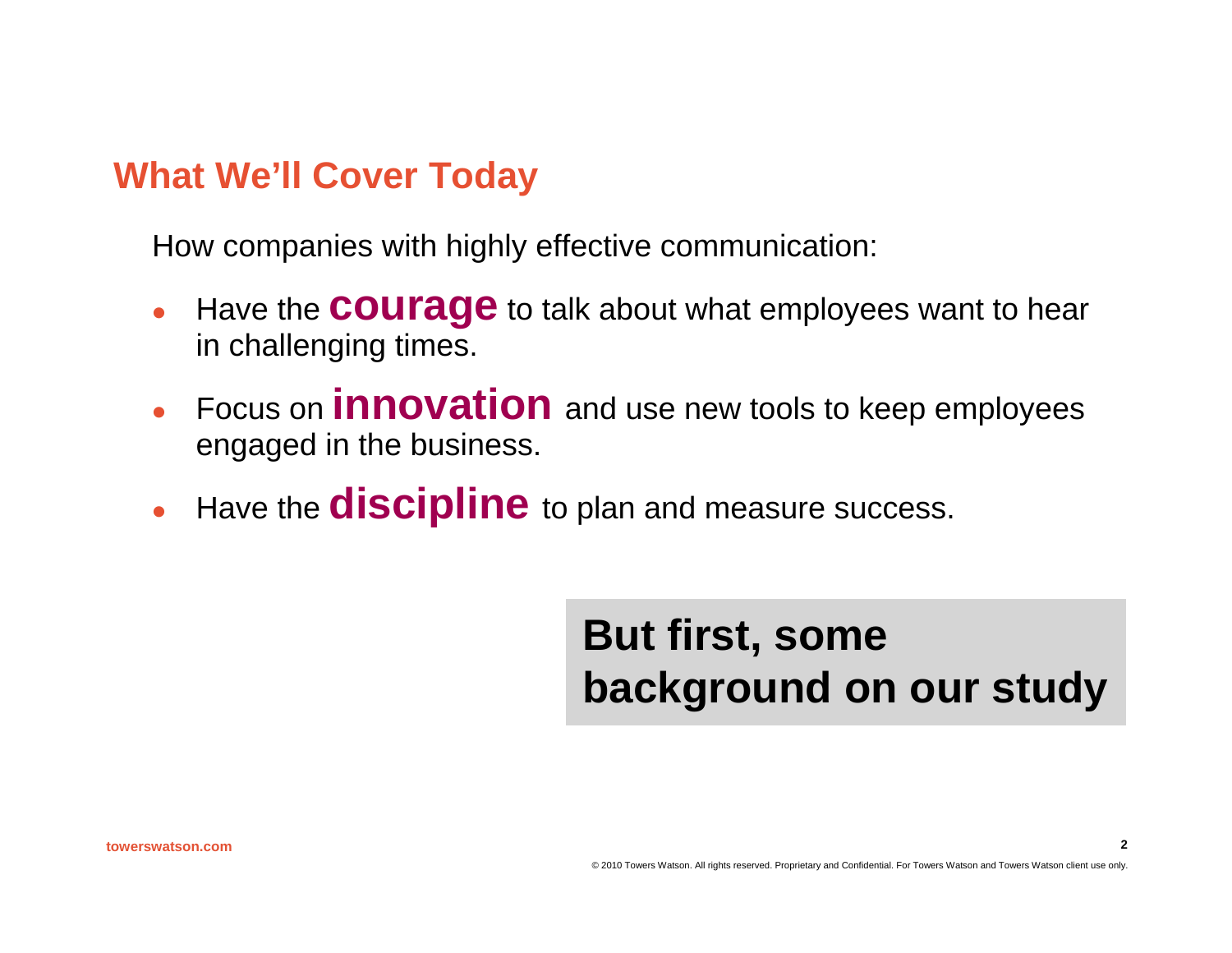## **About the Study**

- $\bullet$ Links effective communication and financial performance
- **a** Fielded April through June, 2009
- $\bullet$ 328 companies participated, representing 5 million employees

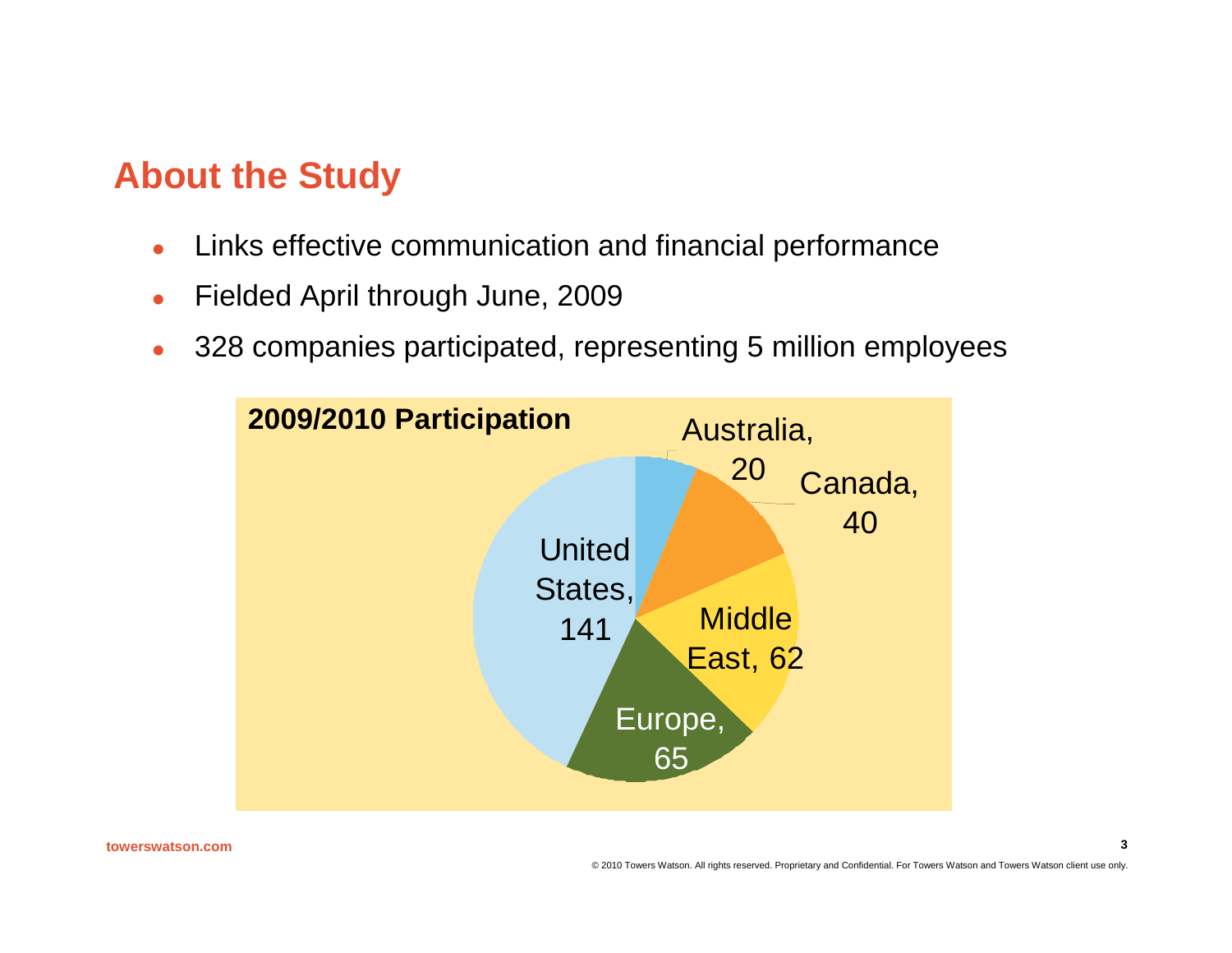## **Defining Communication Effectiveness**

- Companies get a communication effectiveness score based on survey responses
- Companies are ranked and grouped
	- Look at 5-year financial performance
- Regression shows firms with high scores are also best financial performers

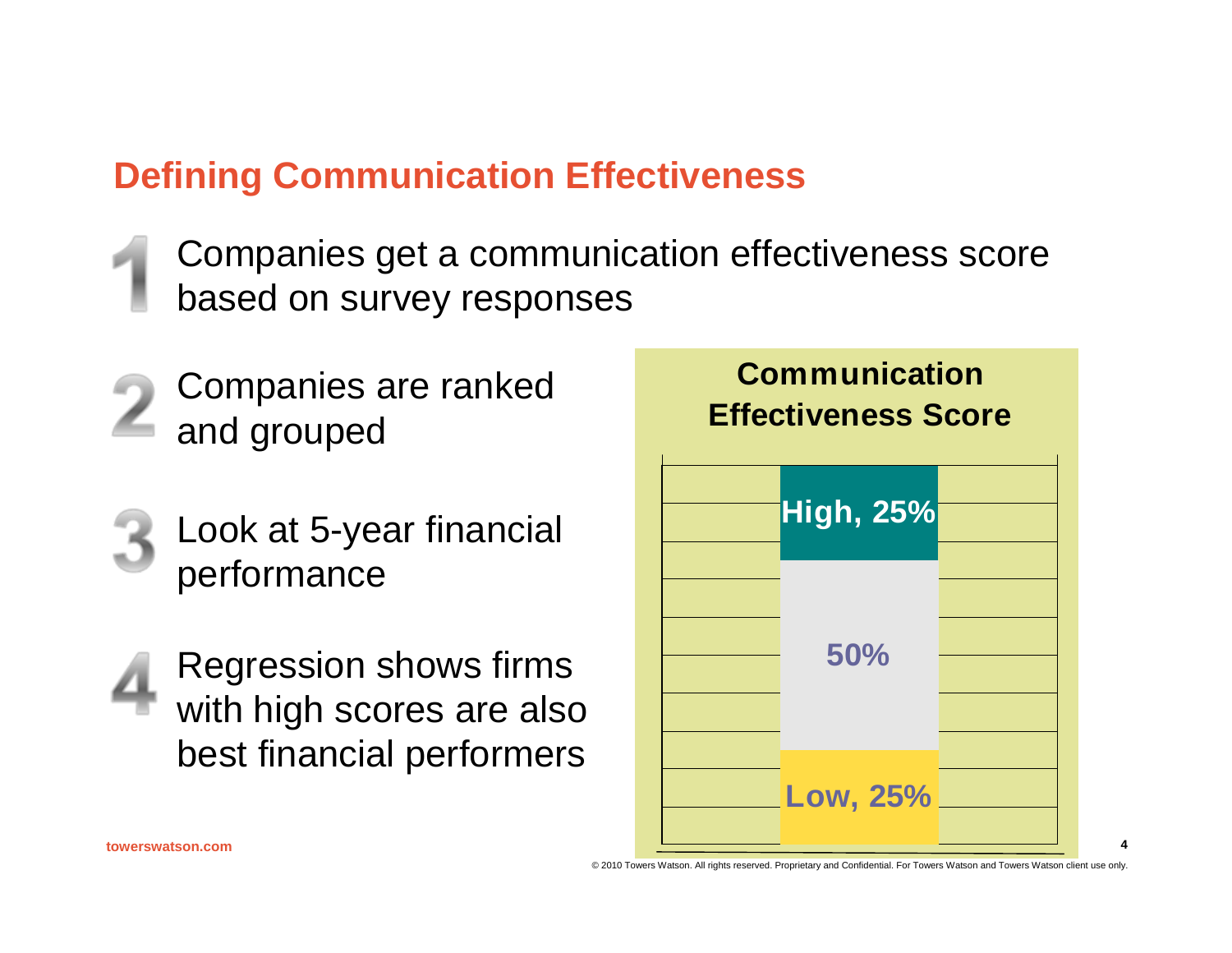#### **Key Findings: Highly Effective Communicating Firms**

# Better financial performance

• A 47% higher total return to shareholders (2004-2009)



(\$257 high vs. \$200 low)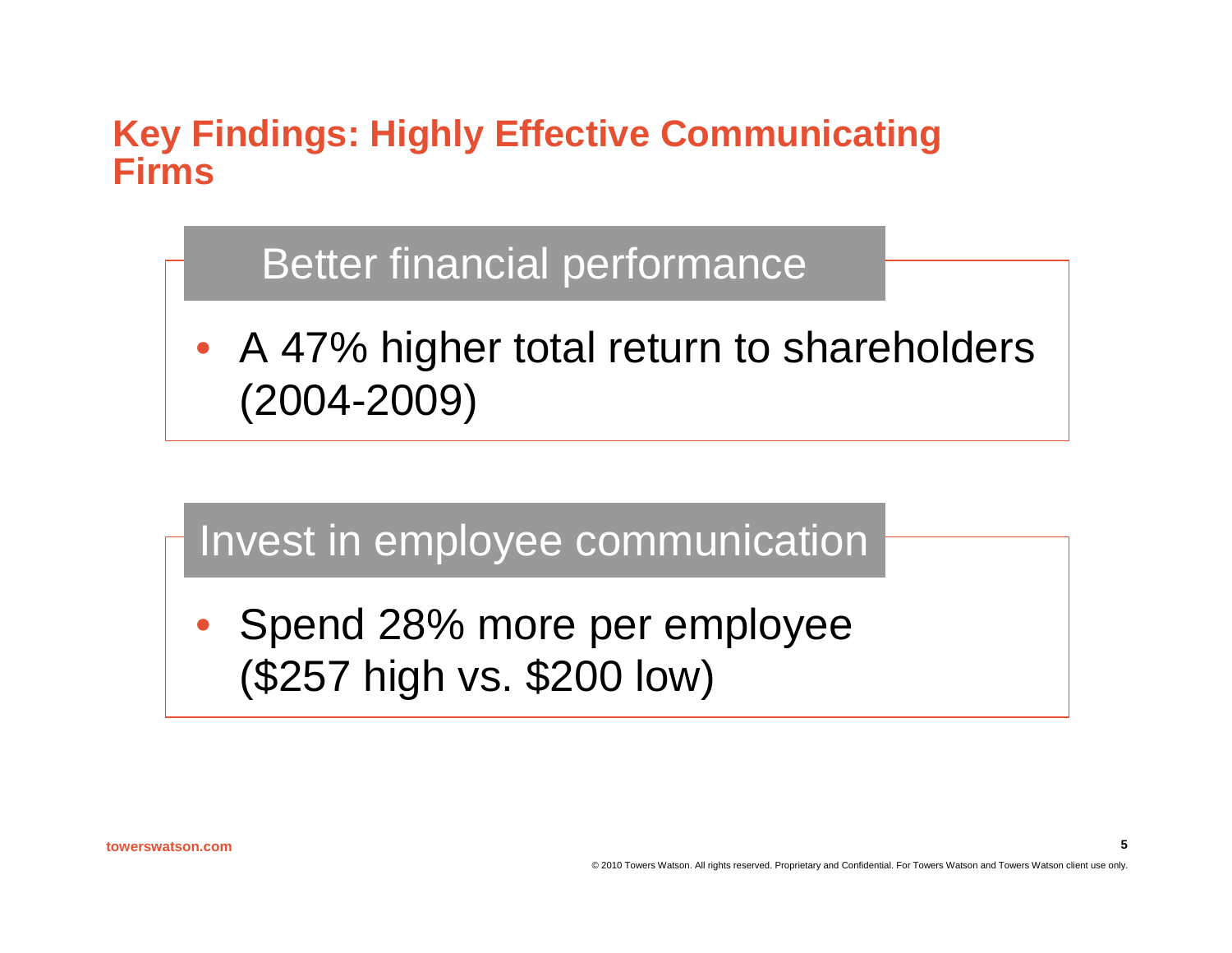# **Key Findings**

#### Effective Communication is a Leading Indicator of Financial Performance

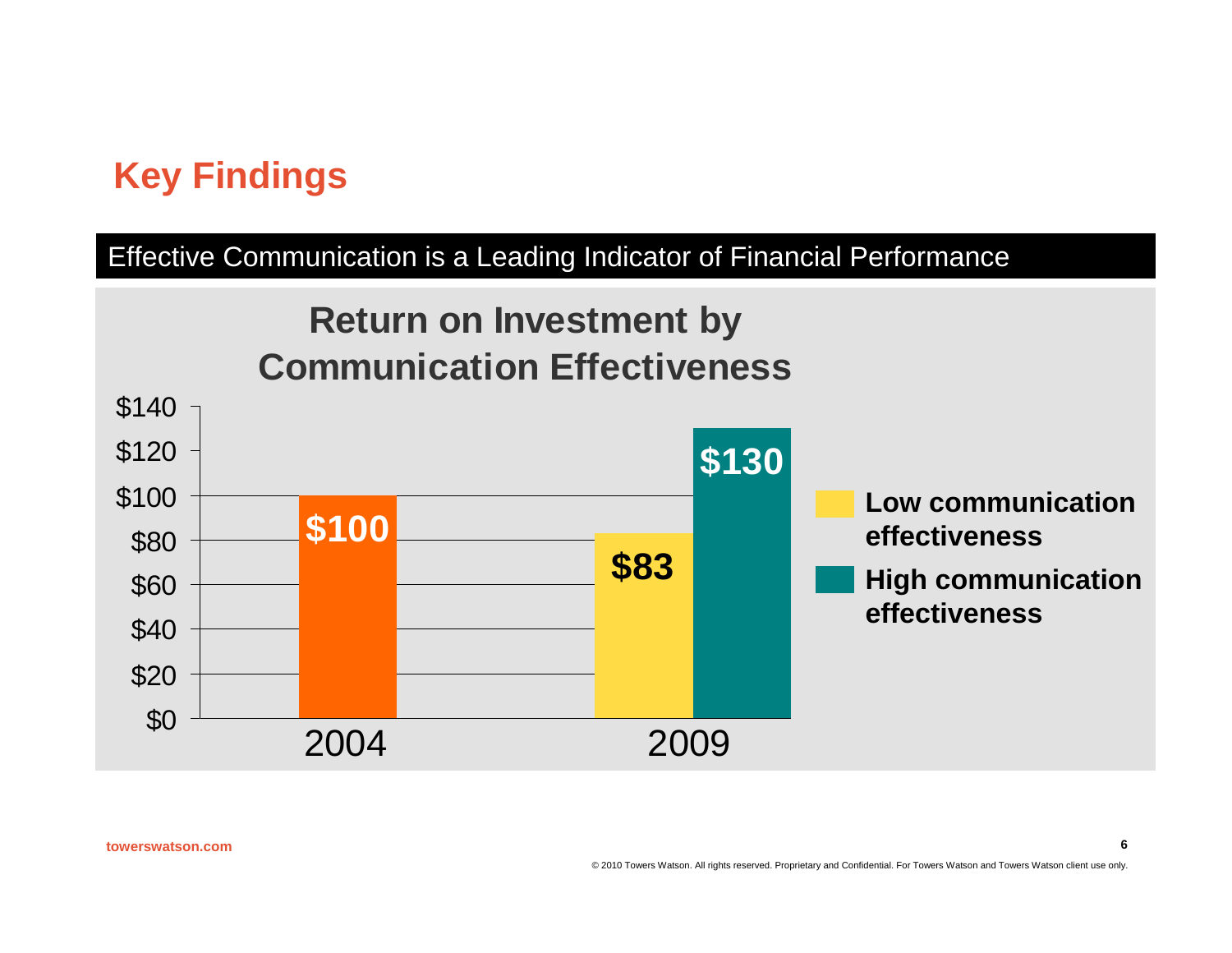#### **What Do the Best Do Better?**

#### **Effective communicating firms are more likely to…**

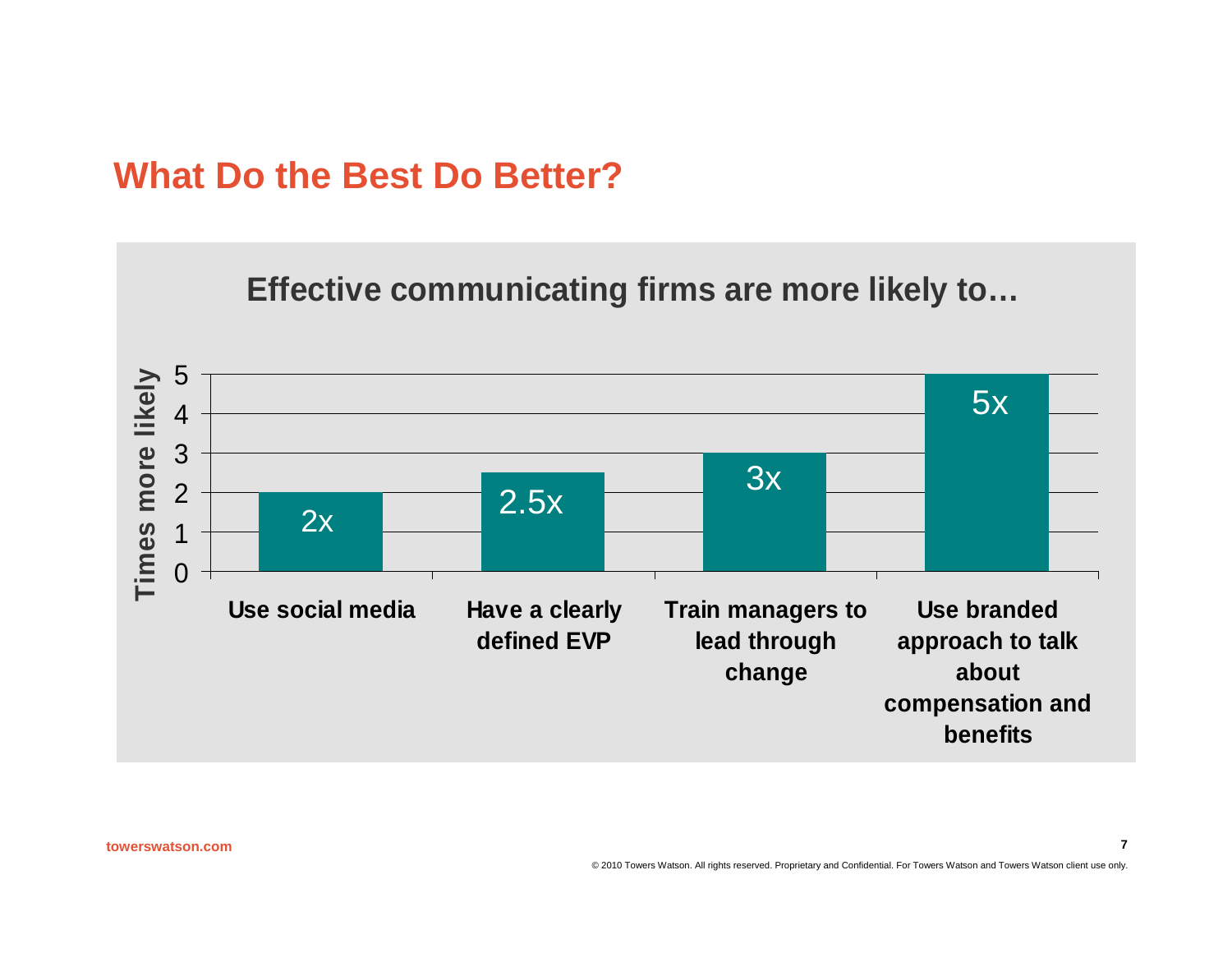**Highly Effective Communicators have the** COURAGE **to talk about what employees want to hear in tough times**

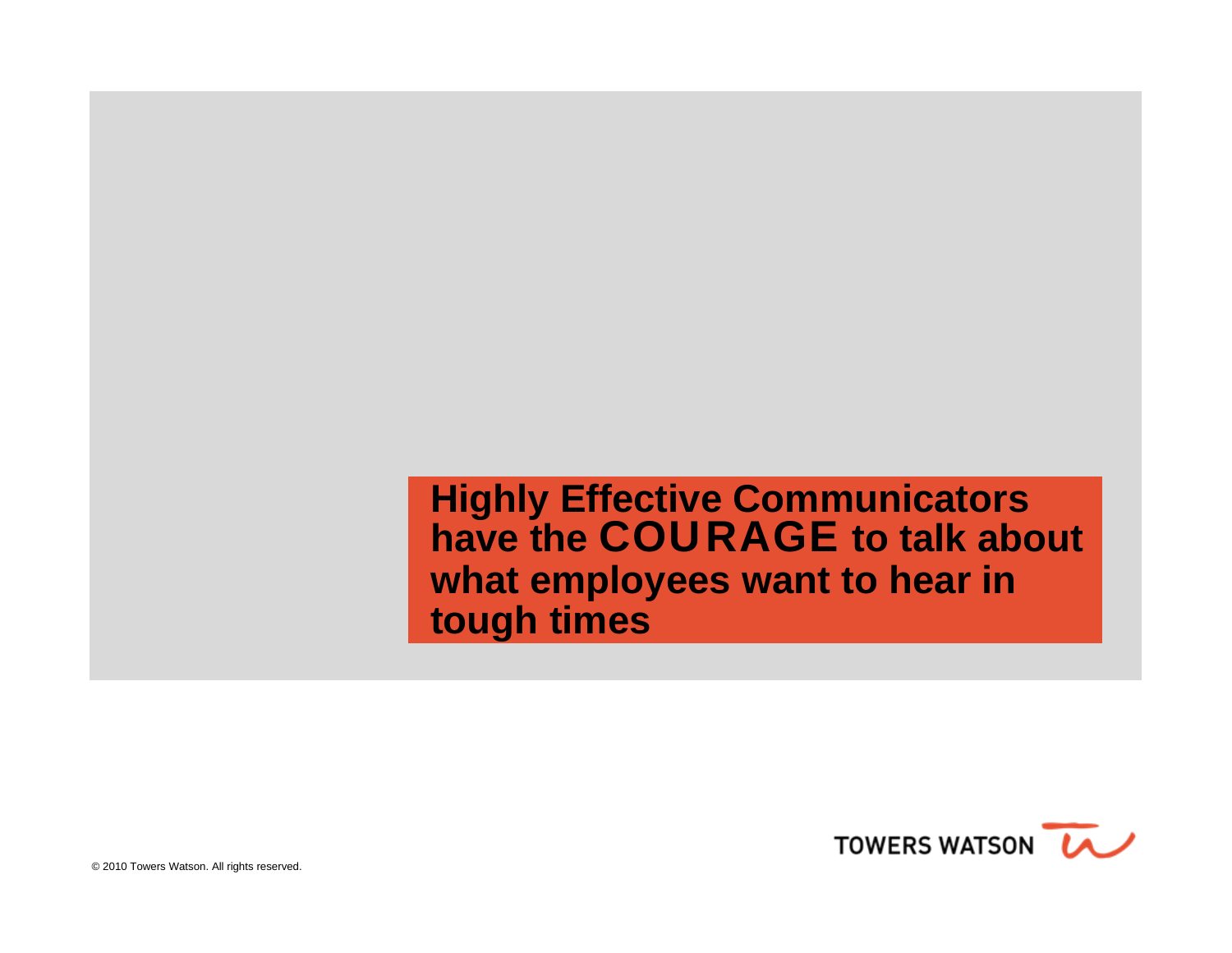#### **Be Courageous**

When the going gets tough – highly **effective** communicating companies:

- **Communicate the "new"employment deal (EVP)**
- **Help employees understand what they have now**
- **Train managers to help employees manage change**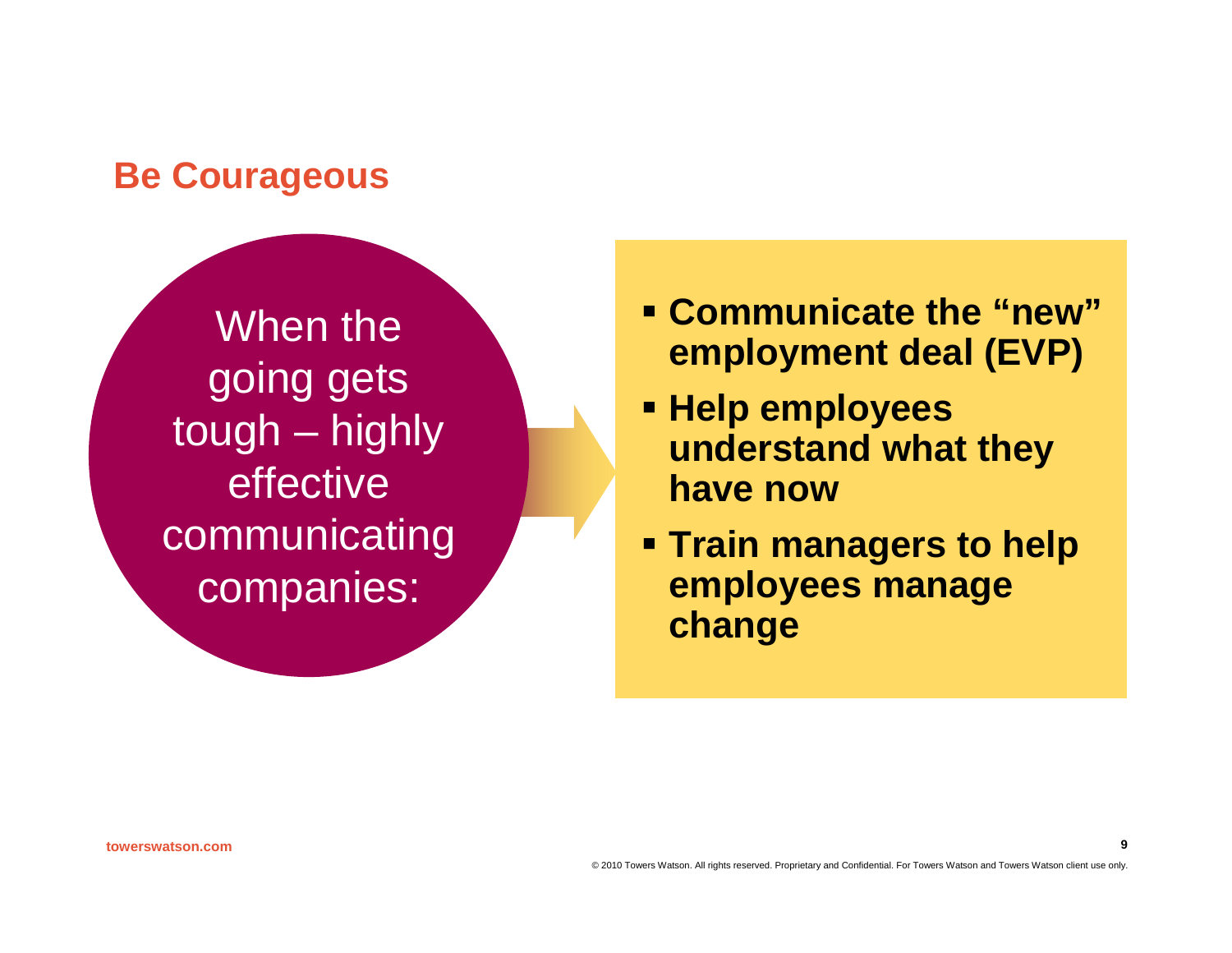# **What's an EVP?**

The Employee Value Proposition

- $\bullet$  Also known as the "employment deal"
- $\bullet\,$  What the employee can expect from the company and what the company expects from employees
- $\bullet$  Includes pay, benefits, development opportunities and work environment

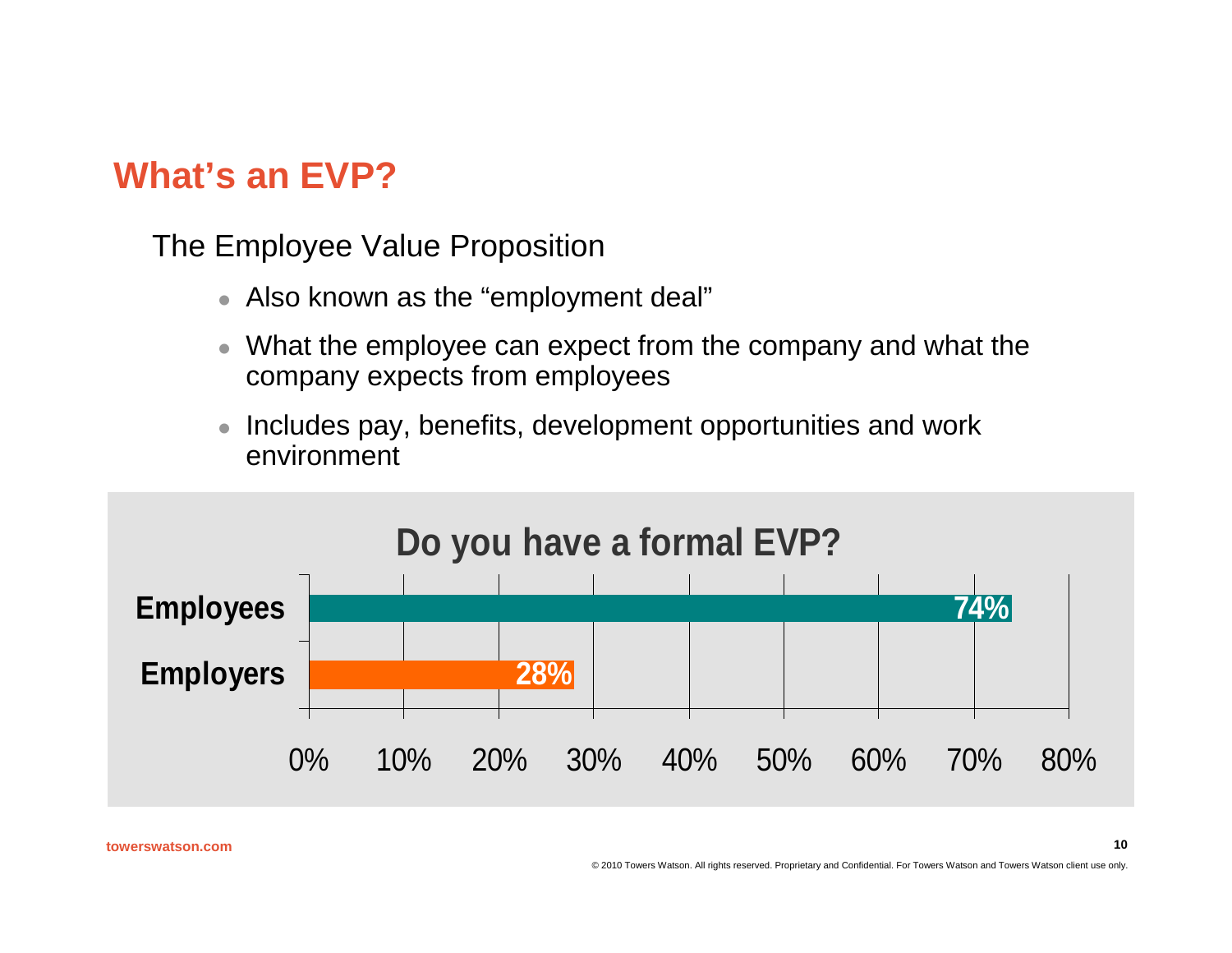### **Employee Engagement Is Down**

#### **Drop in employee engagement on engagement index**



| All                     | 2008* | 100 |         |
|-------------------------|-------|-----|---------|
| employees               | 2009  | 91  | $-9%$   |
| Top                     | 2008* |     | 119     |
| performing<br>employees | 2009  | 92  | $-23\%$ |

\*2008 score set as baseline

**Source: Original Watson Wyatt 2009/2010 Strategic Rewards Report**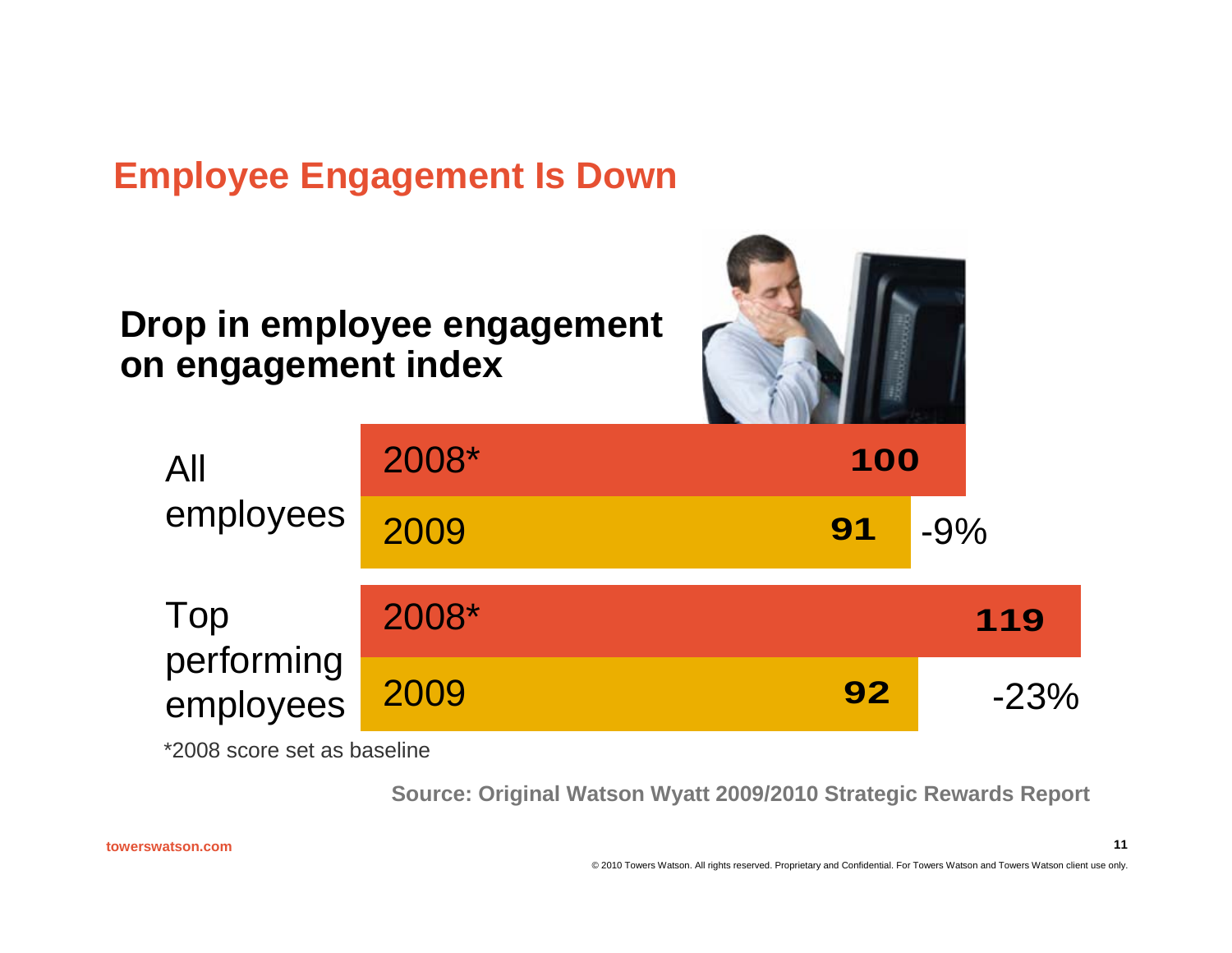#### **The Employee Value Proposition Has Changed**

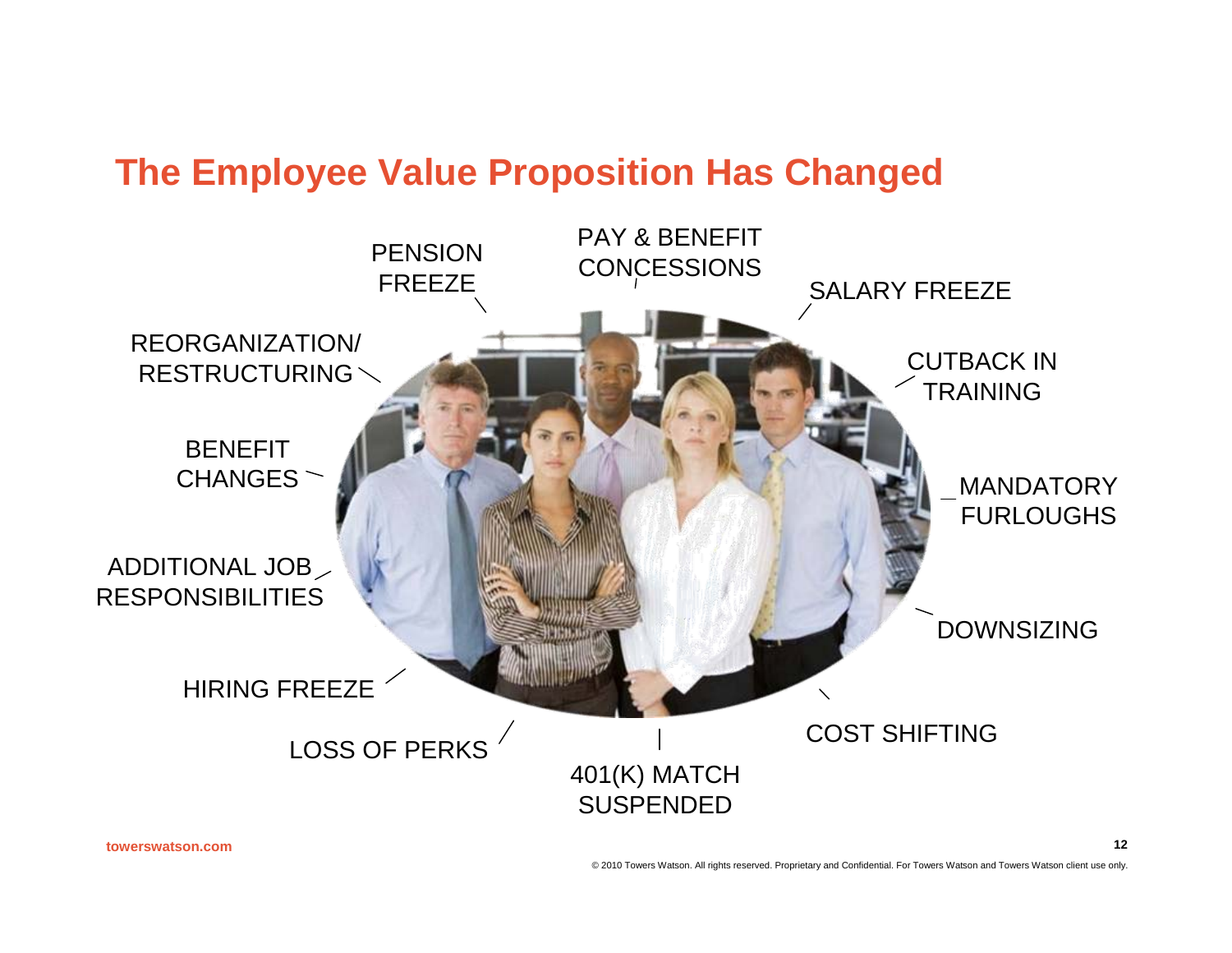## **Only 14% Are Talking About The New EVP**

#### **The best have a clear EVP and align it to their brand**

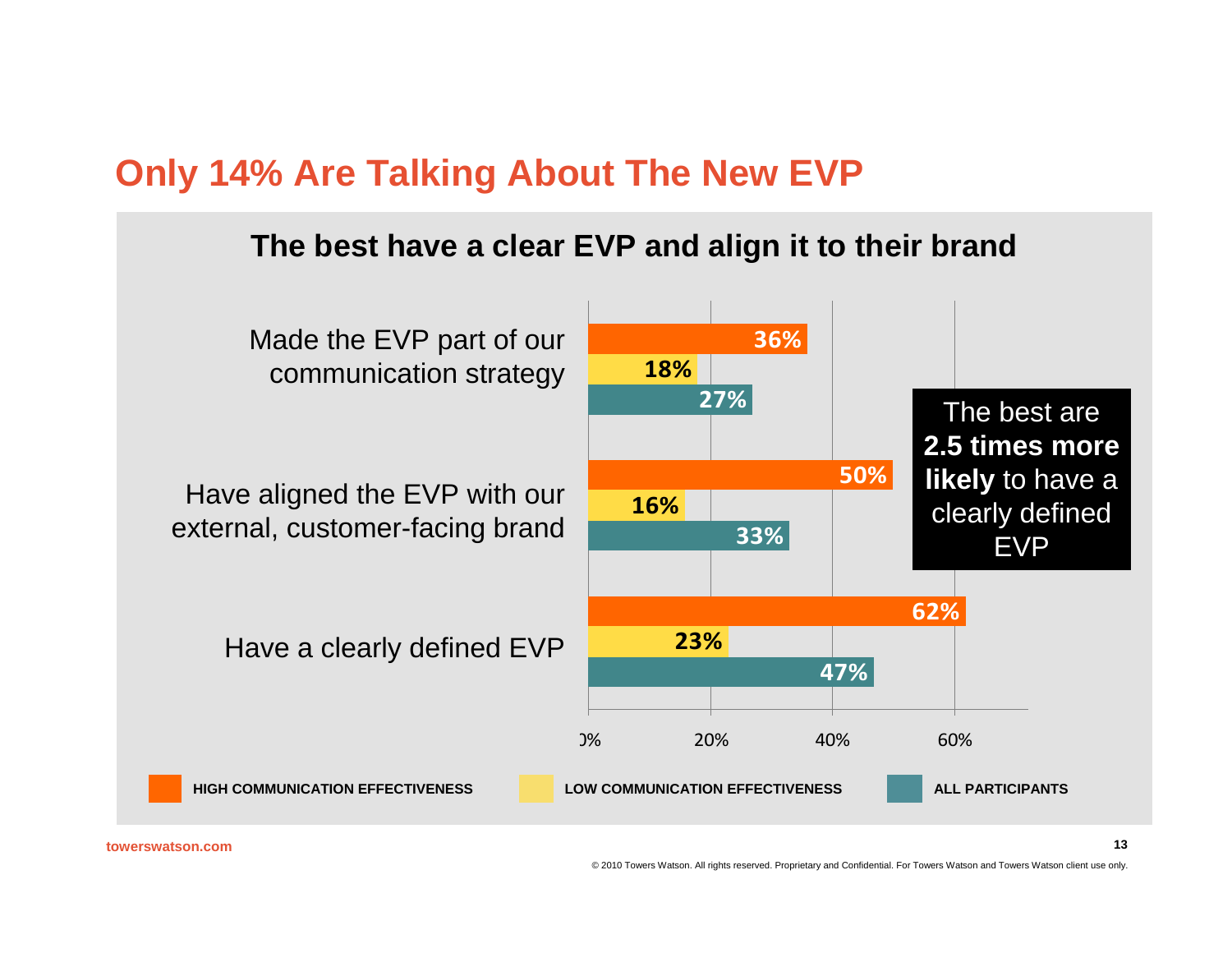**The Best Use a Branded Approach...**

#### **Organizations with a coordinated and branded approach to communicate the total value of health- and wealth-related benefits**

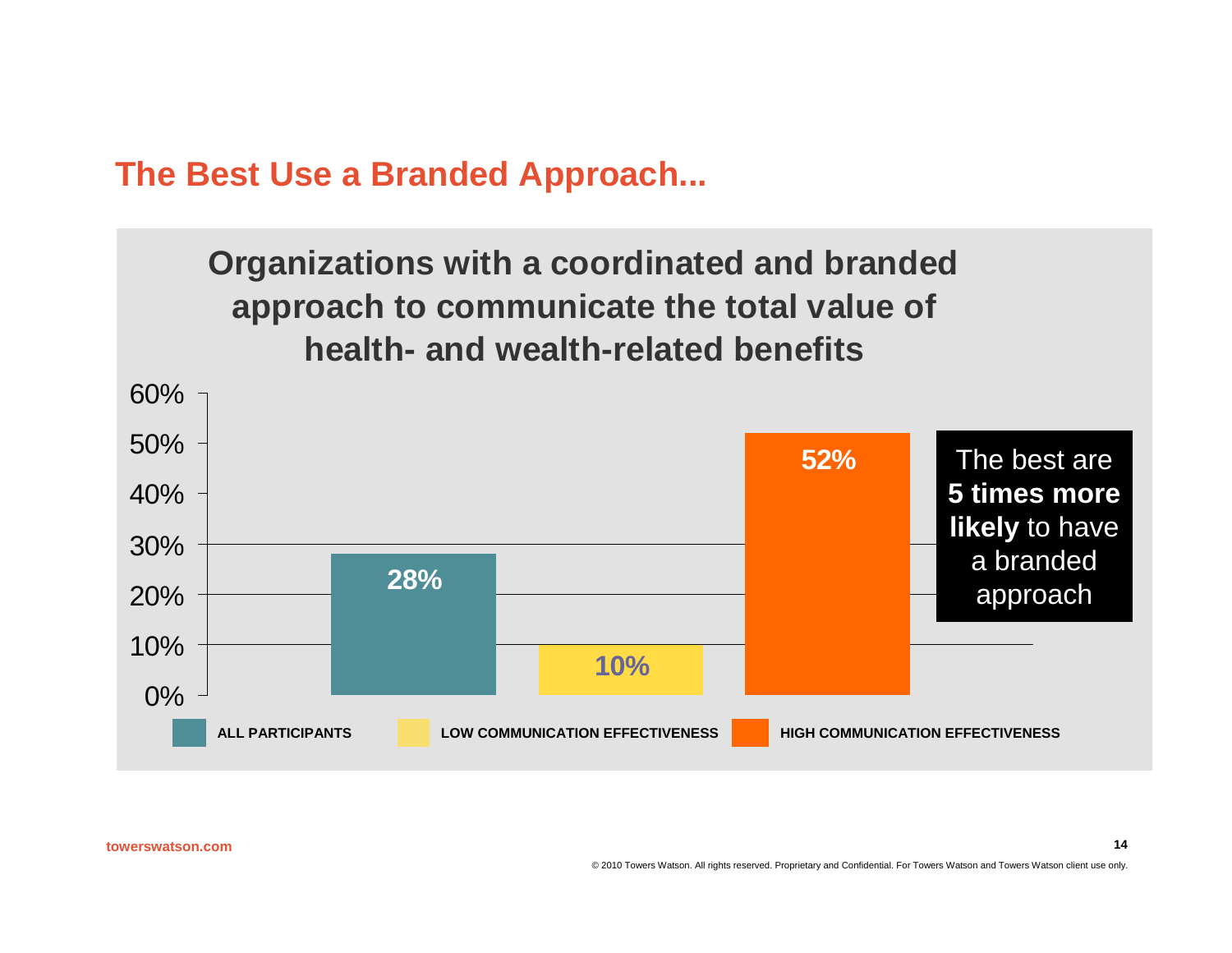#### **…and it Makes a Difference for Employees**

#### **Employees at my organization understand …**



**towerswatson.com**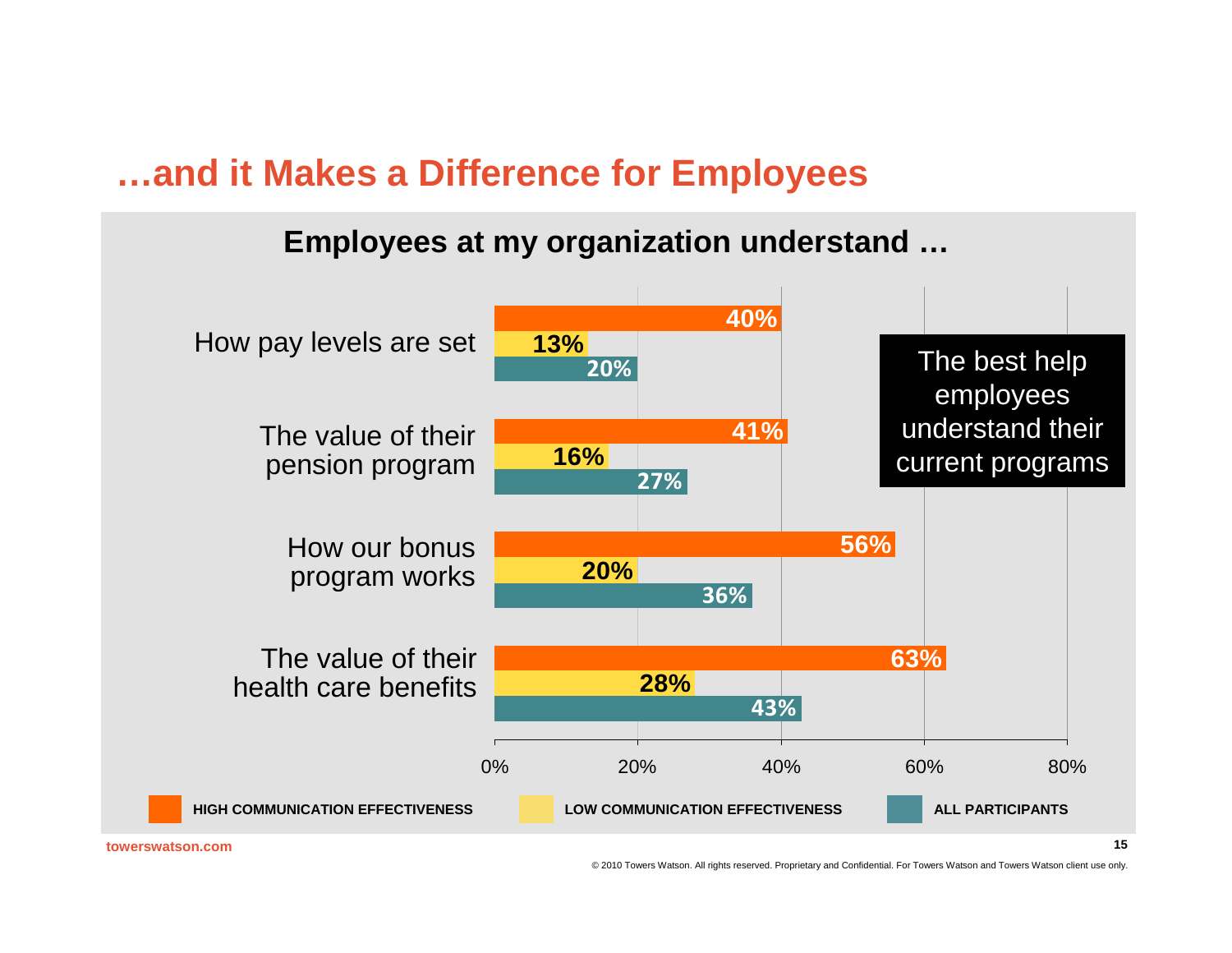#### **Regional Differences are Significant When Communicating the "True Value" of Total Rewards**

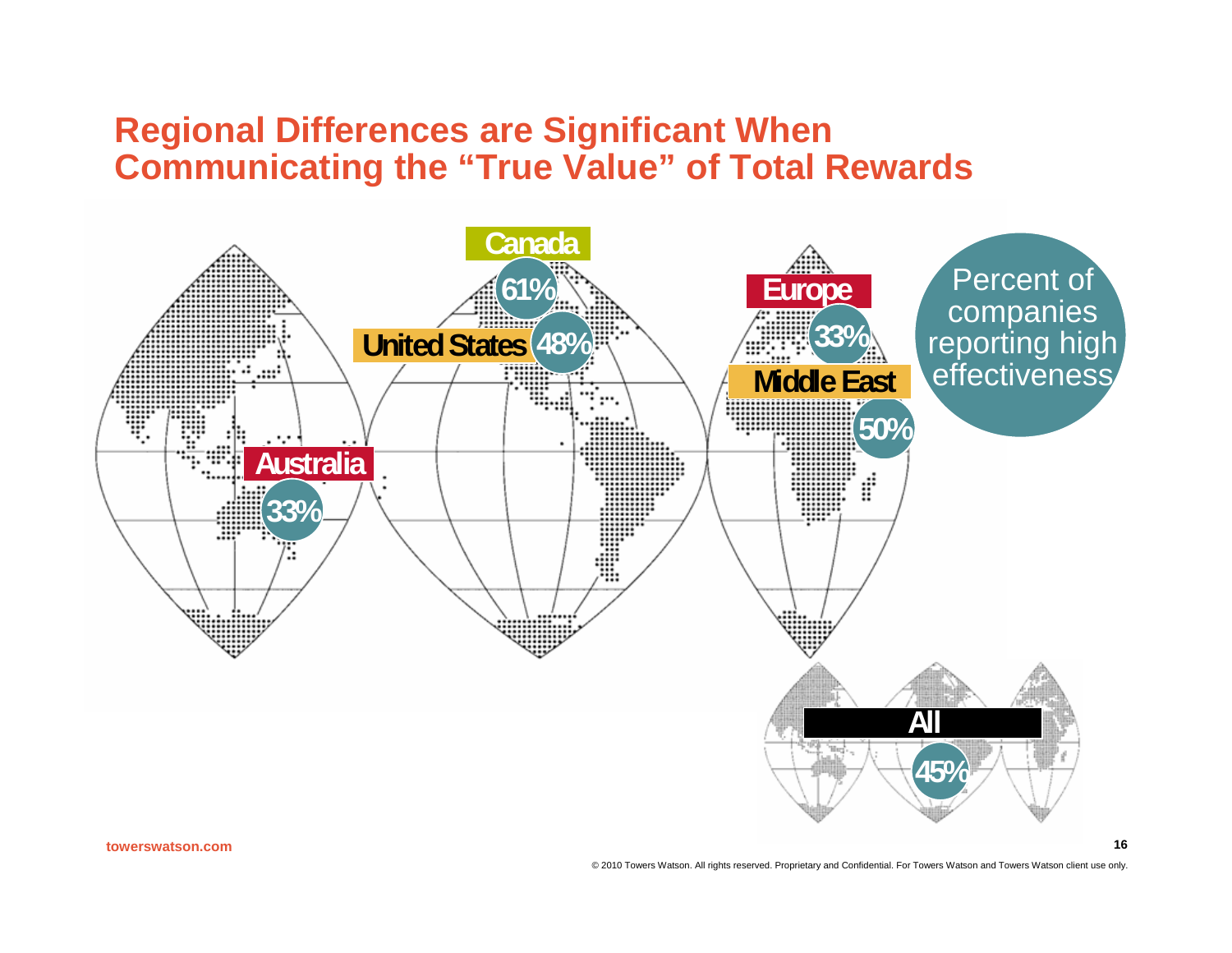## **Train Managers to Help Employees**

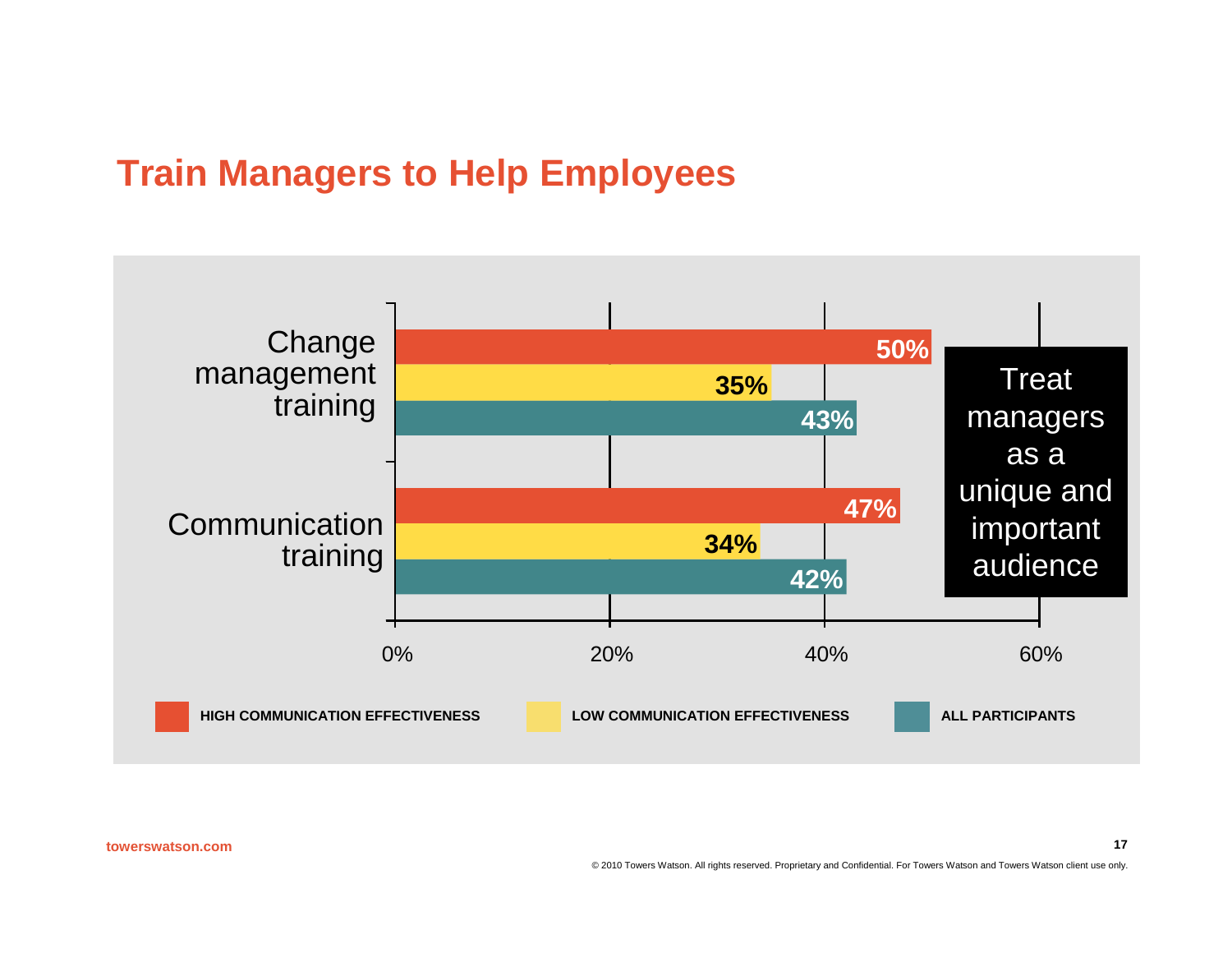#### **During Times of Change, Managers Play an Important Role**

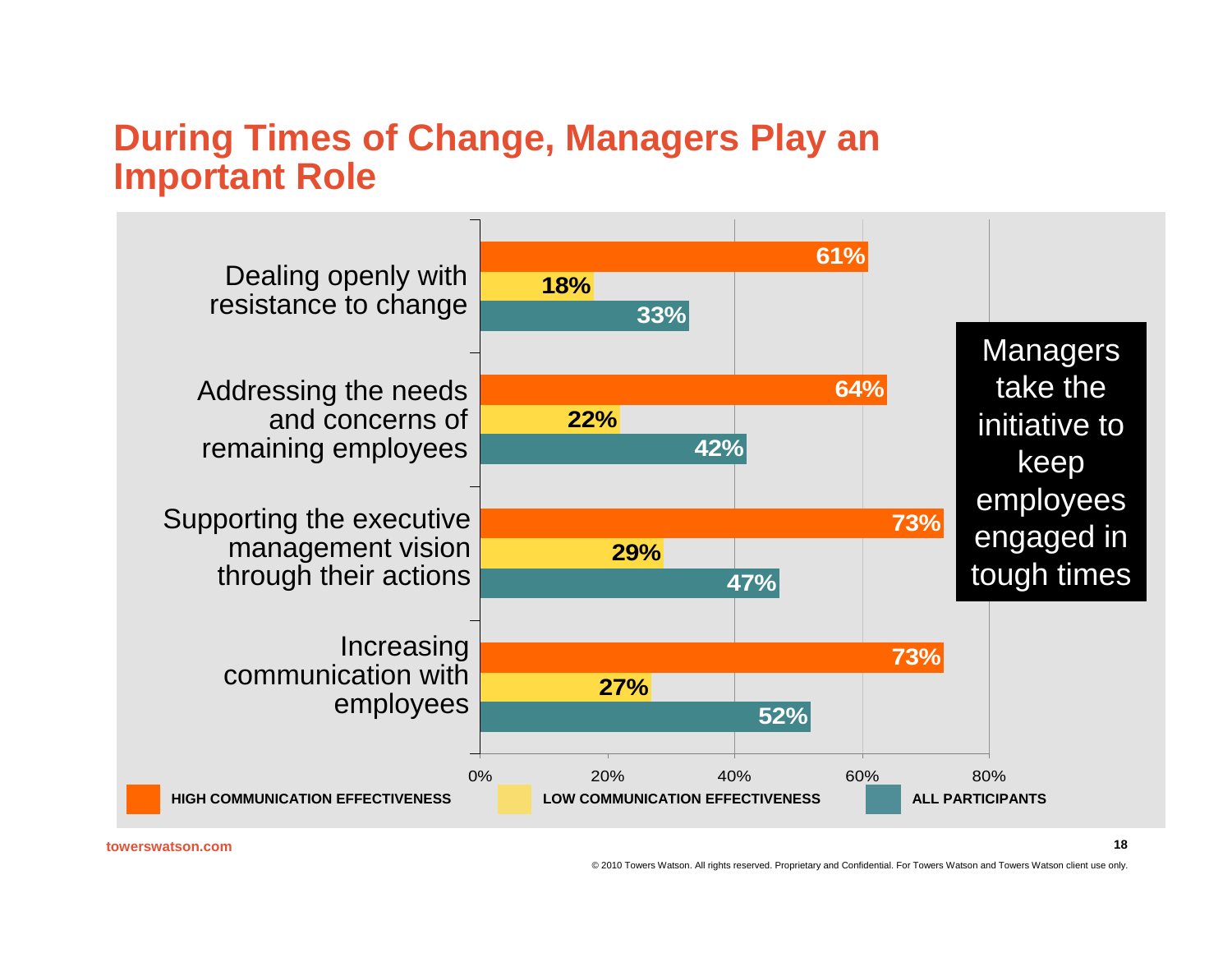**Highly Effective Communicators focus on INNOVATION and try new tools to keep employees engaged in the business**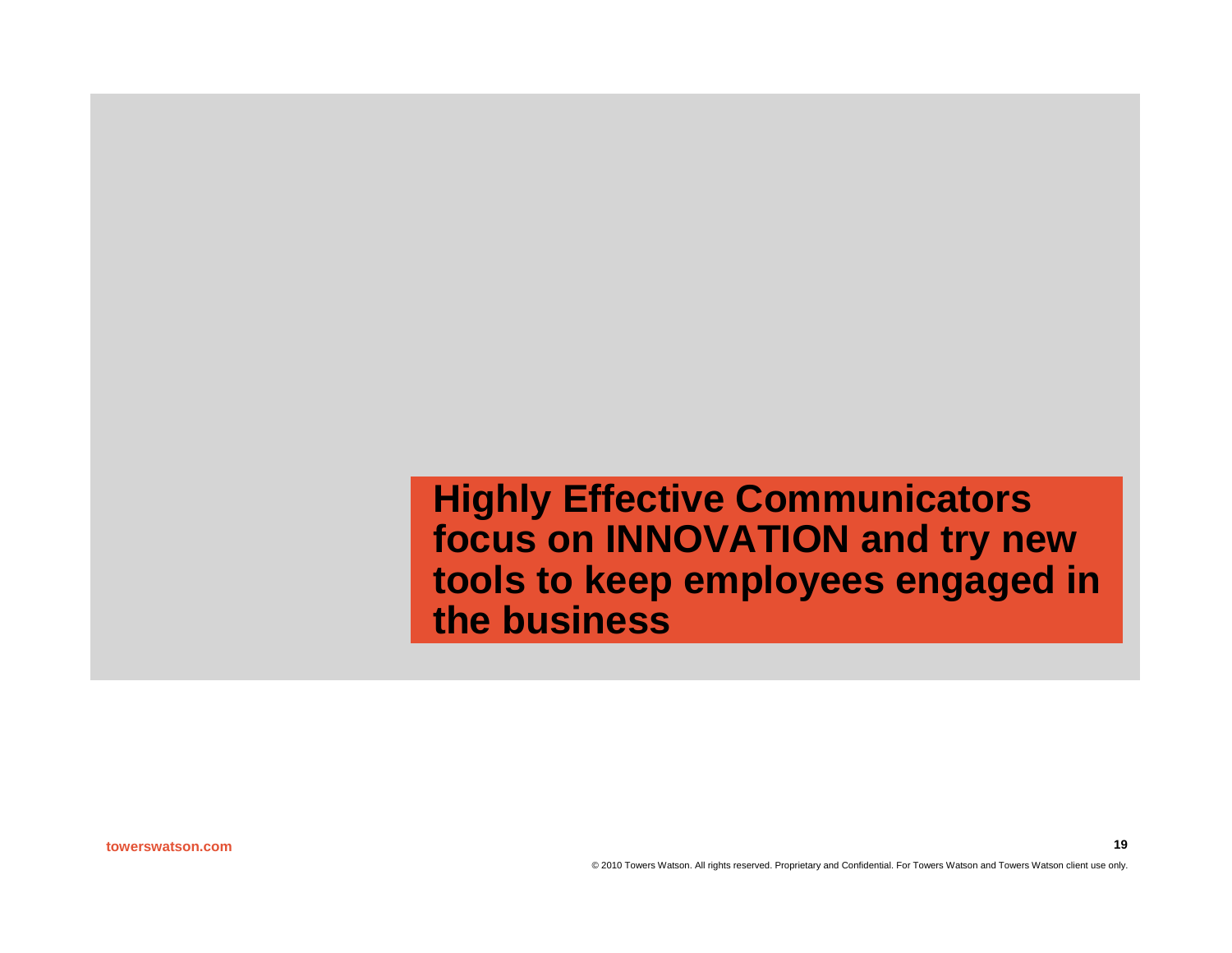#### **Be Innovative**

When the going gets tough – highly effective communicating companies:

- **Align employees to the needs of the business – and with customers**
- **Increase face-to-face communication**
- **Try new tools to reach employees in real time**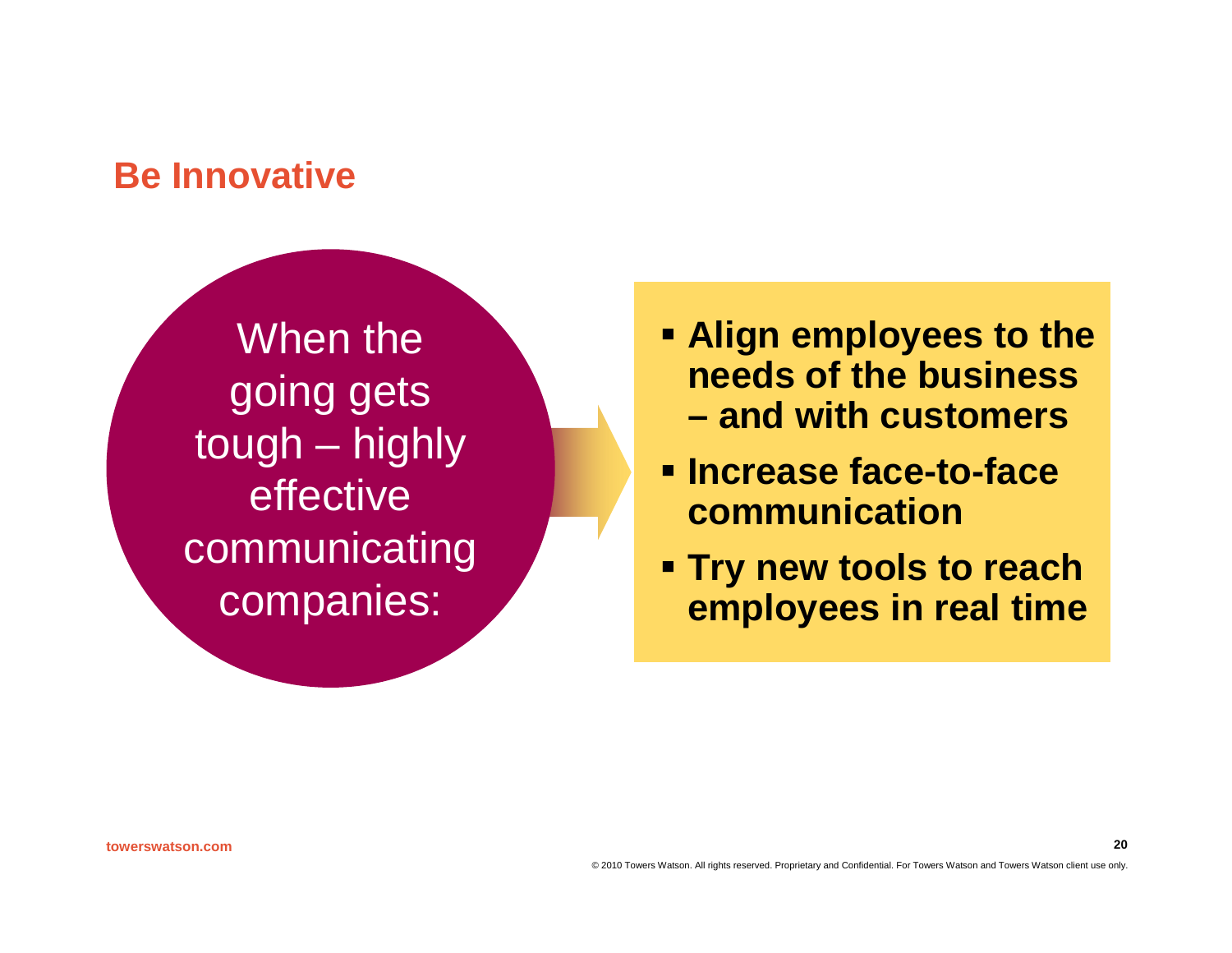#### **Significant Regional Differences When it Comes to Talking About the Business**

|                                                                                                        | <b>All</b> | <b>Australia</b> | <b>Canada</b> | <b>Europe</b> | <b>Middle</b><br><b>East</b> | <b>United</b><br><b>States</b> |
|--------------------------------------------------------------------------------------------------------|------------|------------------|---------------|---------------|------------------------------|--------------------------------|
| <b>Helping employees</b><br>understand the<br><b>business</b>                                          | 60%        | 48%              | 53%           | 60%           | 56%                          | 65%                            |
| <b>Providing</b><br><b>information</b><br>on organizational<br>performance and<br>financial objectives | 56%        | 60%              | 63%           | 54%           | 44%                          | 61%                            |
| <b>Increasing</b><br>productivity                                                                      | 46%        | 36%              | <b>57%</b>    | 49%           | 48%                          | 42%                            |
| <b>Communicating to</b><br>employees on how<br>their actions affect<br>the customer                    | 45%        | 36%              | 51%           | 40%           | 48%                          | 46%                            |
|                                                                                                        |            |                  |               |               |                              |                                |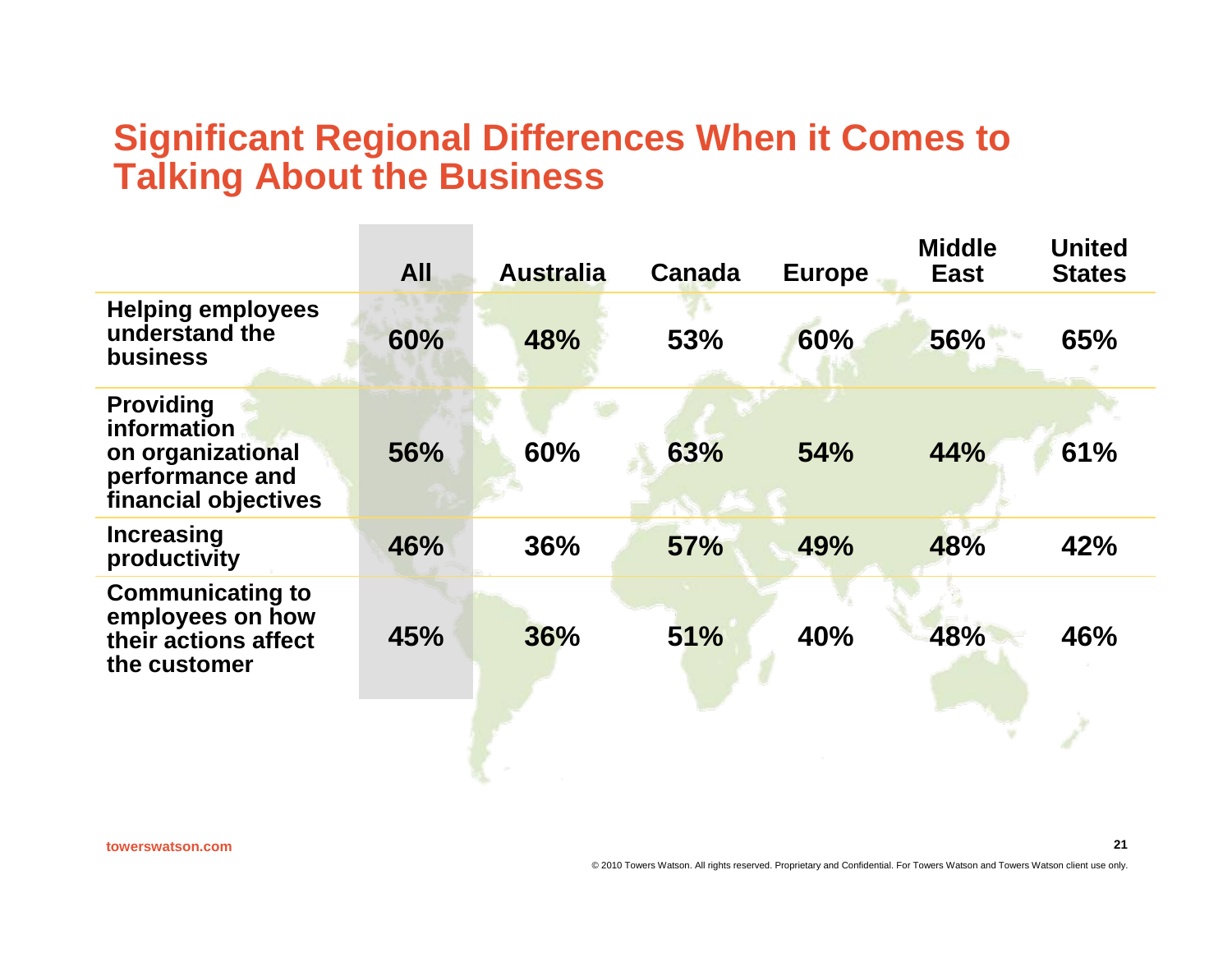#### **Increase Face-to-Face Communication**

**My company has increased the use of face-to-face communication over the past 24 months?**

| <b>Middle East</b>        |                | 36% |     |  |  |
|---------------------------|----------------|-----|-----|--|--|
| <b>Europe</b>             |                |     | 51% |  |  |
| <b>Canada</b>             |                |     | 56% |  |  |
| <b>Australia</b>          |                |     | 59% |  |  |
| <b>United States</b>      |                |     | 61% |  |  |
|                           | <b>Overall</b> |     | 55% |  |  |
| <b>High effectiveness</b> |                |     | 65% |  |  |
| <b>Low effectiveness</b>  |                | 45% |     |  |  |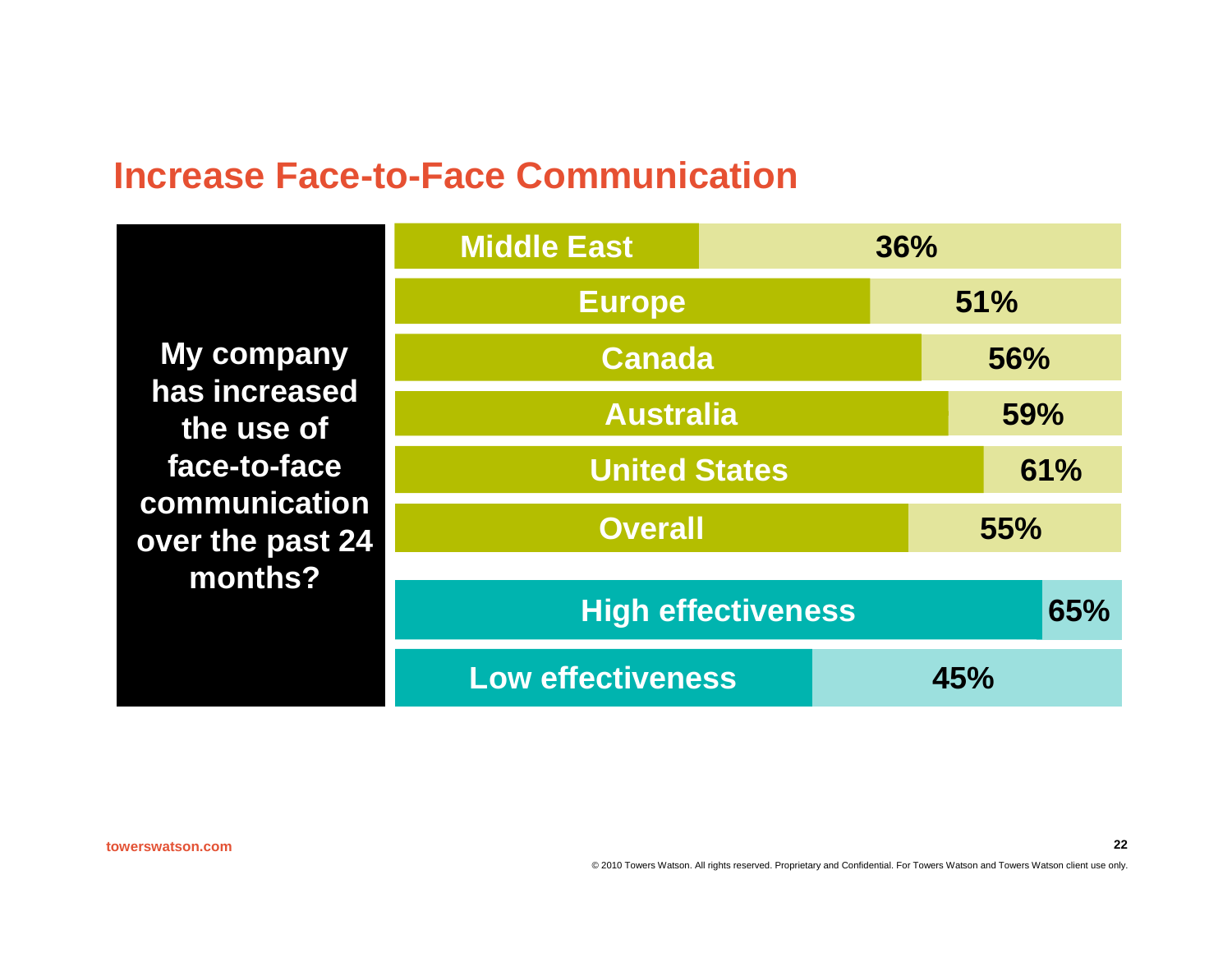#### **Try New Tools to Reach Employees in Real Time**

|                                                                                                          | <b>Europe</b>             |  | 27% |            |  |
|----------------------------------------------------------------------------------------------------------|---------------------------|--|-----|------------|--|
| Percentage<br><b>of</b><br><b>participants</b><br>that have<br>increased<br>their use of<br>social media | <b>Canada</b>             |  |     | 38%        |  |
|                                                                                                          | <b>United States</b>      |  | 41% |            |  |
|                                                                                                          | <b>Middle East</b>        |  |     | 45%        |  |
|                                                                                                          | <b>Australia</b>          |  |     | <b>55%</b> |  |
|                                                                                                          | <b>All participants</b>   |  | 40% |            |  |
|                                                                                                          | <b>High effectiveness</b> |  |     | 53%        |  |
|                                                                                                          | Low<br>effectiveness      |  | 24% |            |  |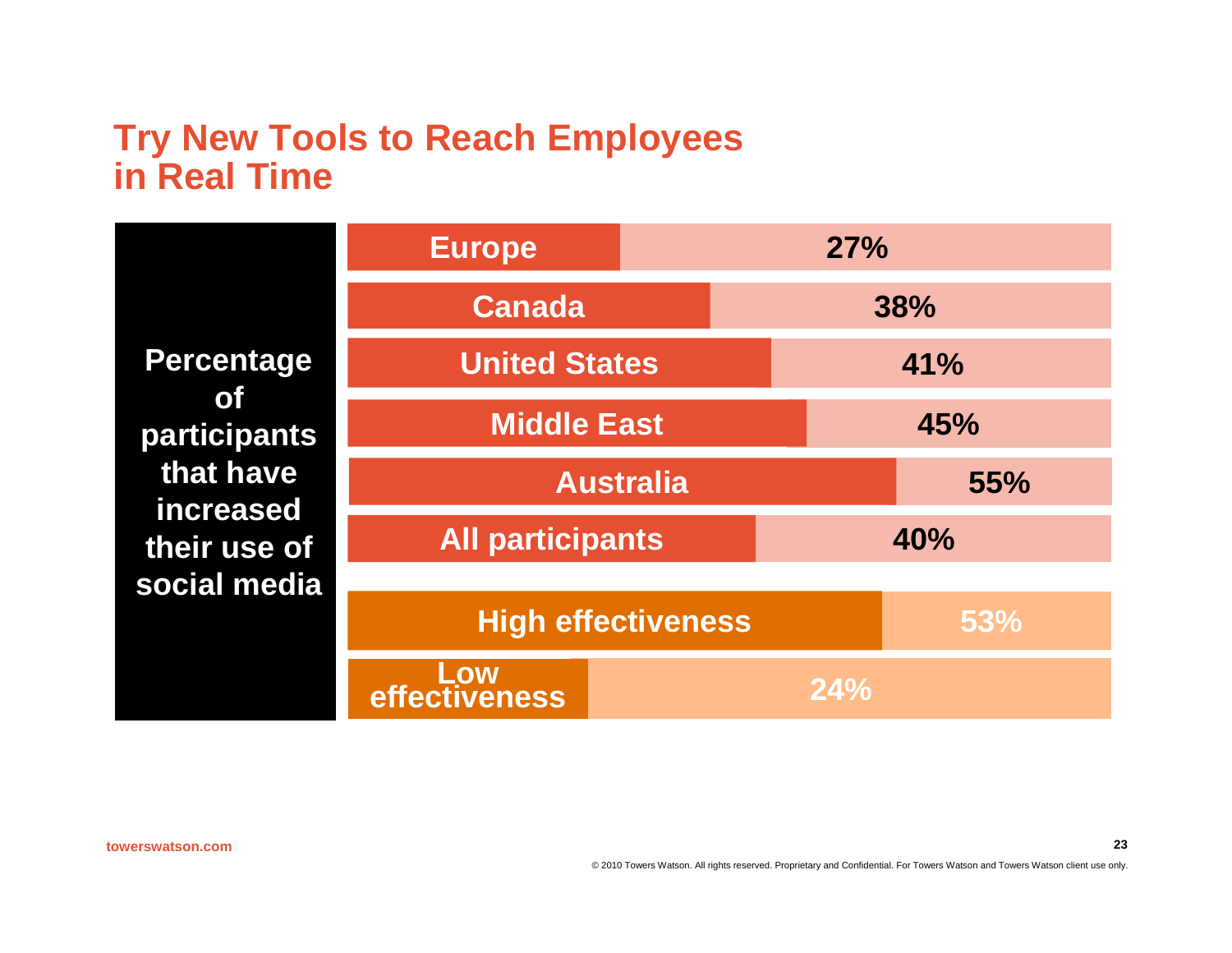#### **Highly Effective Firms are Using Social Media to Reach Various Audiences**

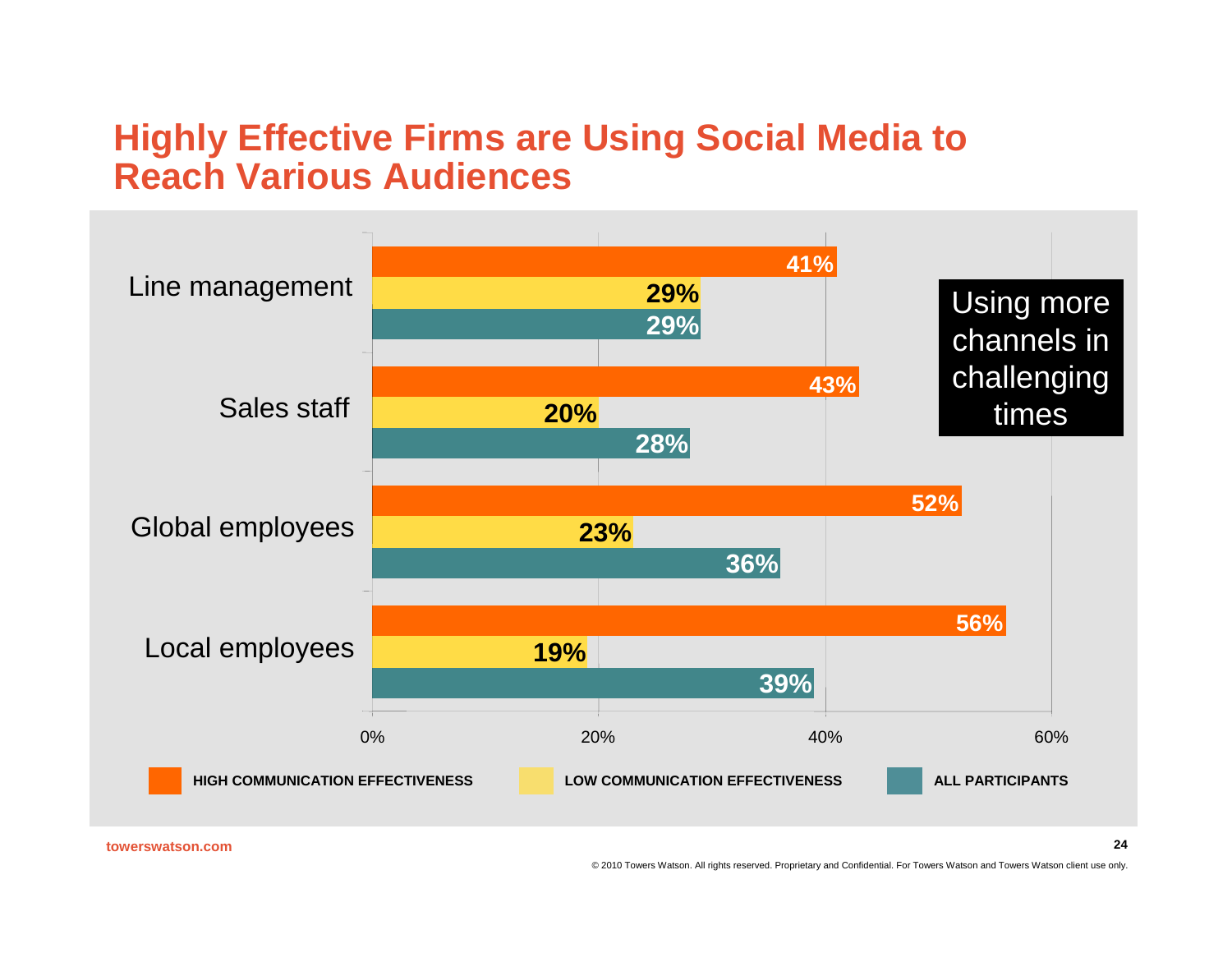## **Barriers to Using Social Media**

|                                    | Limited staff/resources to implement social media       | 45% |
|------------------------------------|---------------------------------------------------------|-----|
| If you have not                    | Limited knowledge of social media                       | 40% |
| implemented or<br>expanded the use | Lack of IT support or technical capability              | 36% |
| of social media for<br>employee    | Lack of CEO or senior management support                | 33% |
| communication,<br>please indicate  | Lack of employee access to online social media<br>tools | 32% |
| the reasons.                       | Lack of metrics to measure impact of social<br>media    | 32% |
|                                    | Restrictions imposed by our legal department            | 19% |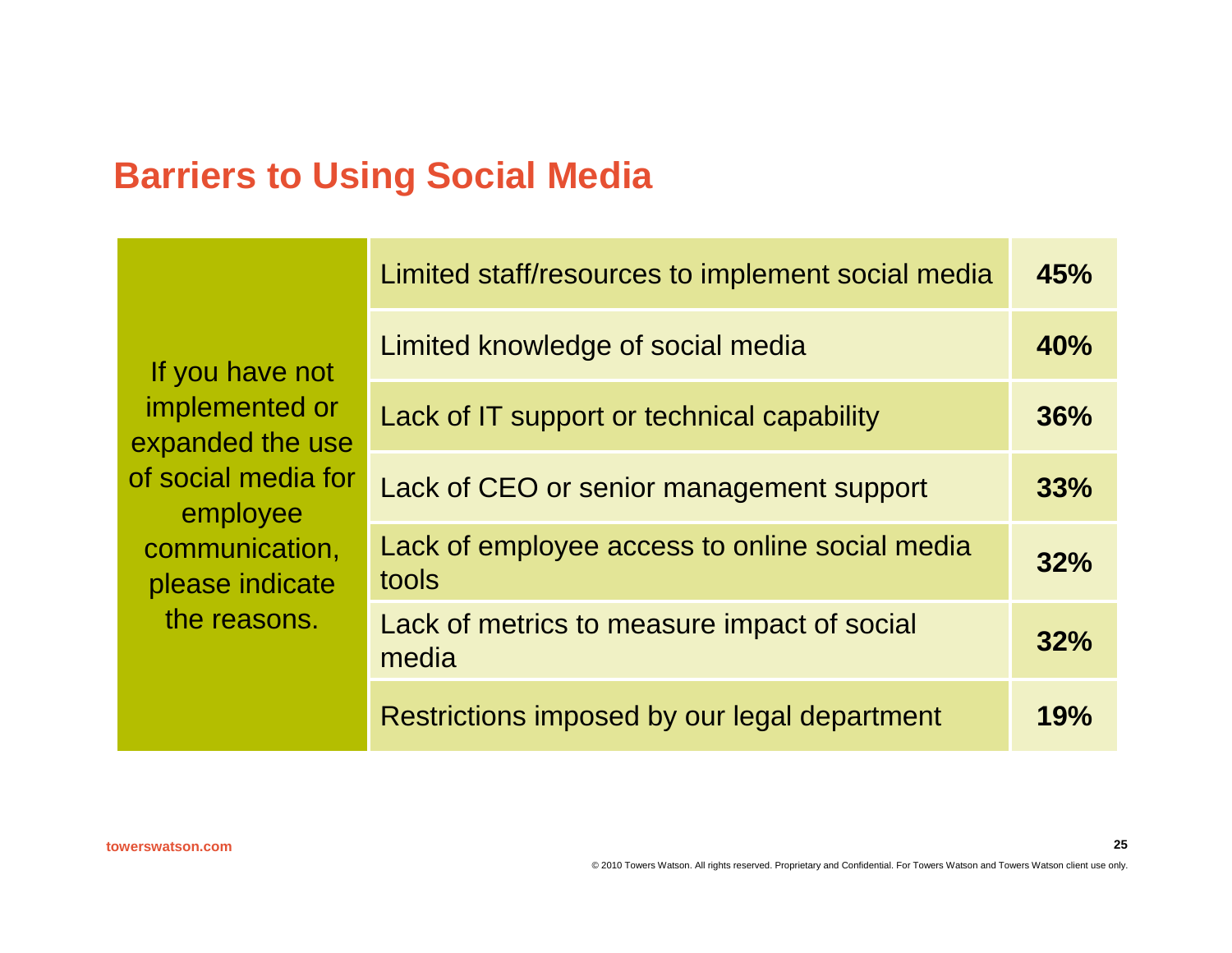**Highly Effective Communicators have the DISCIPLINE to plan and measure success**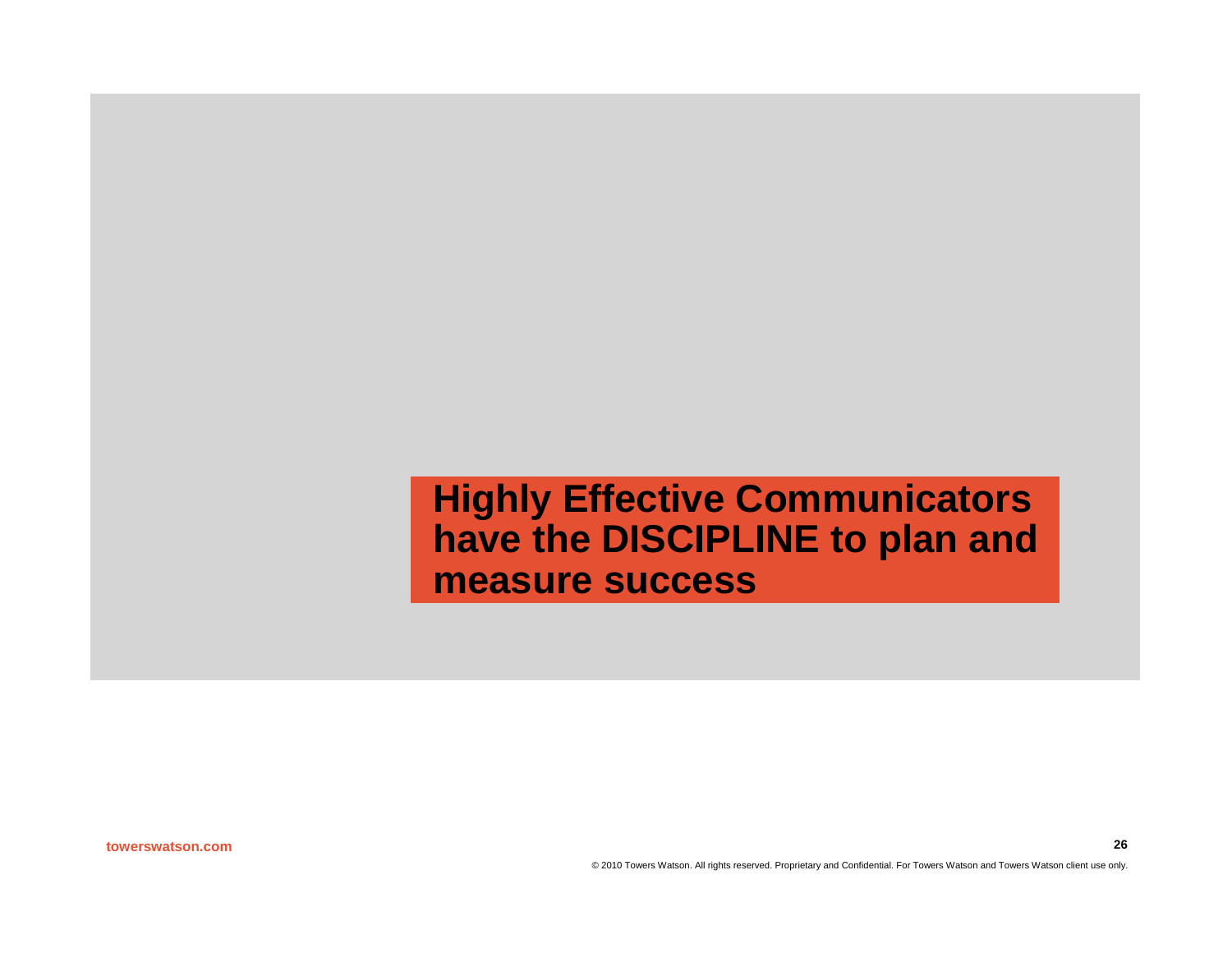## **Be Disciplined**

When the going gets tough – highly effective communicating companies:

- **Make sure they have a documented plan**
- **Measure their success in driving behavior change and achieving desired business outcomes**
- **Get input from employees**
- **Benchmark other companies**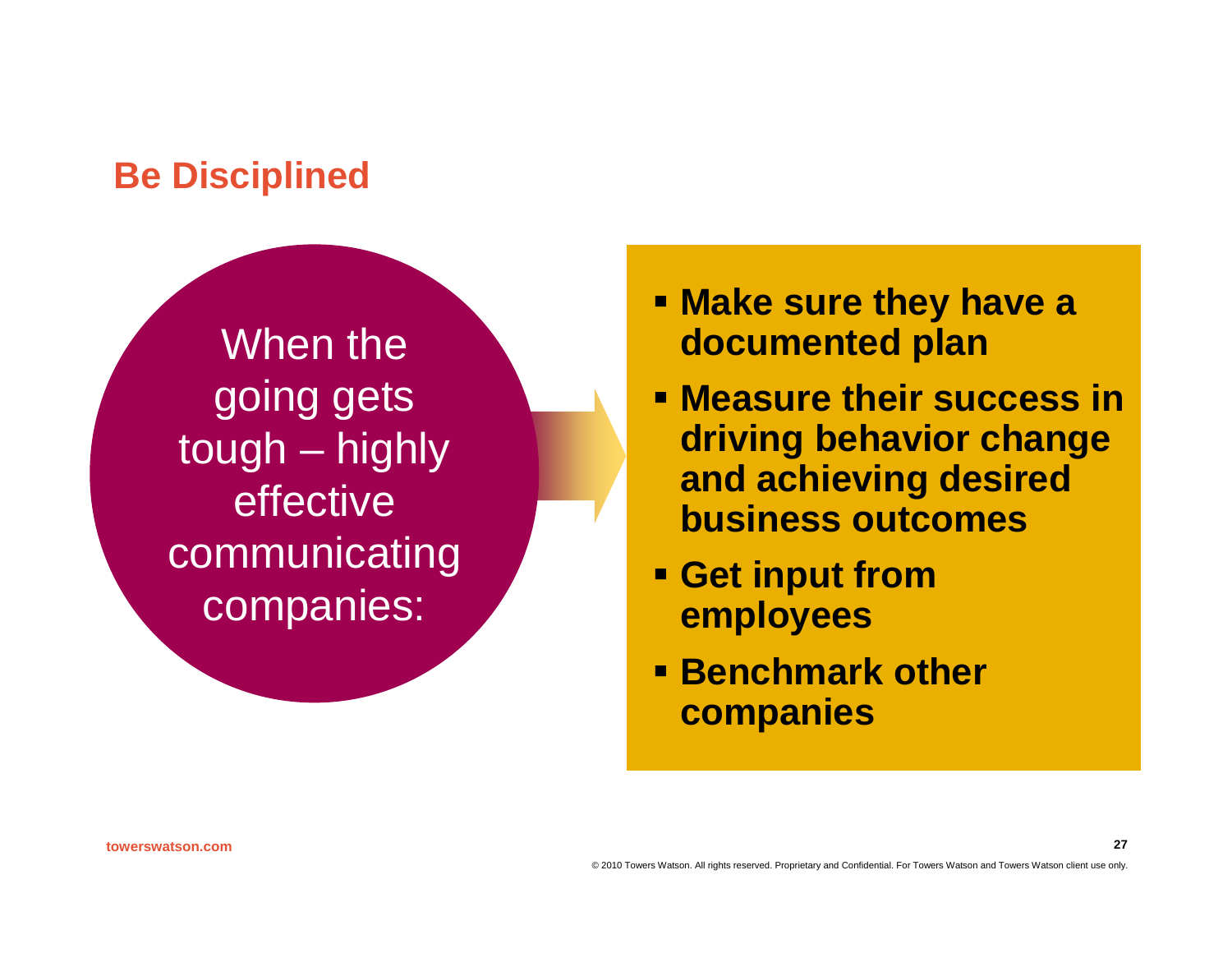#### **Have a Documented Communication Strategy**

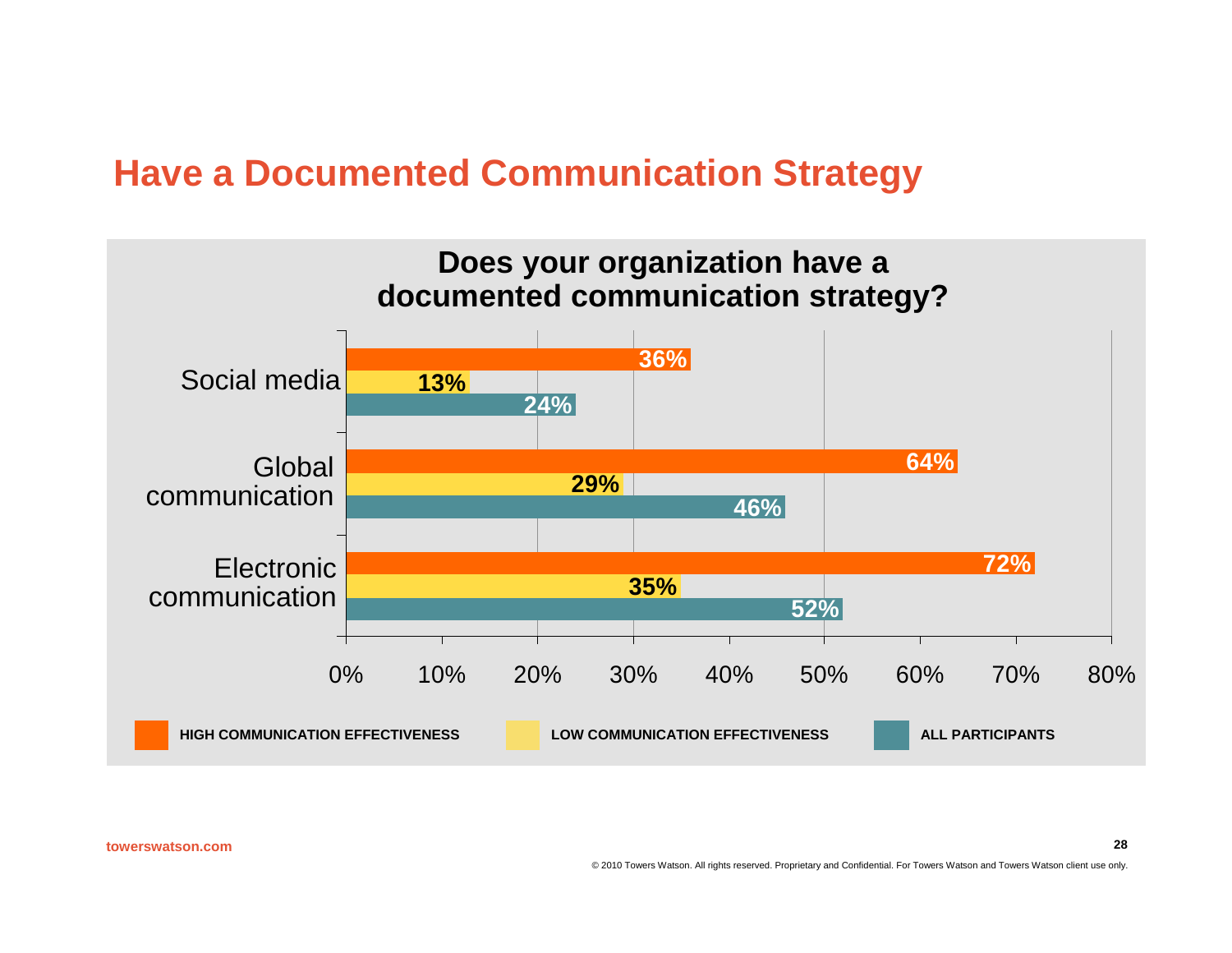#### **Measure – Especially in Tough Times**

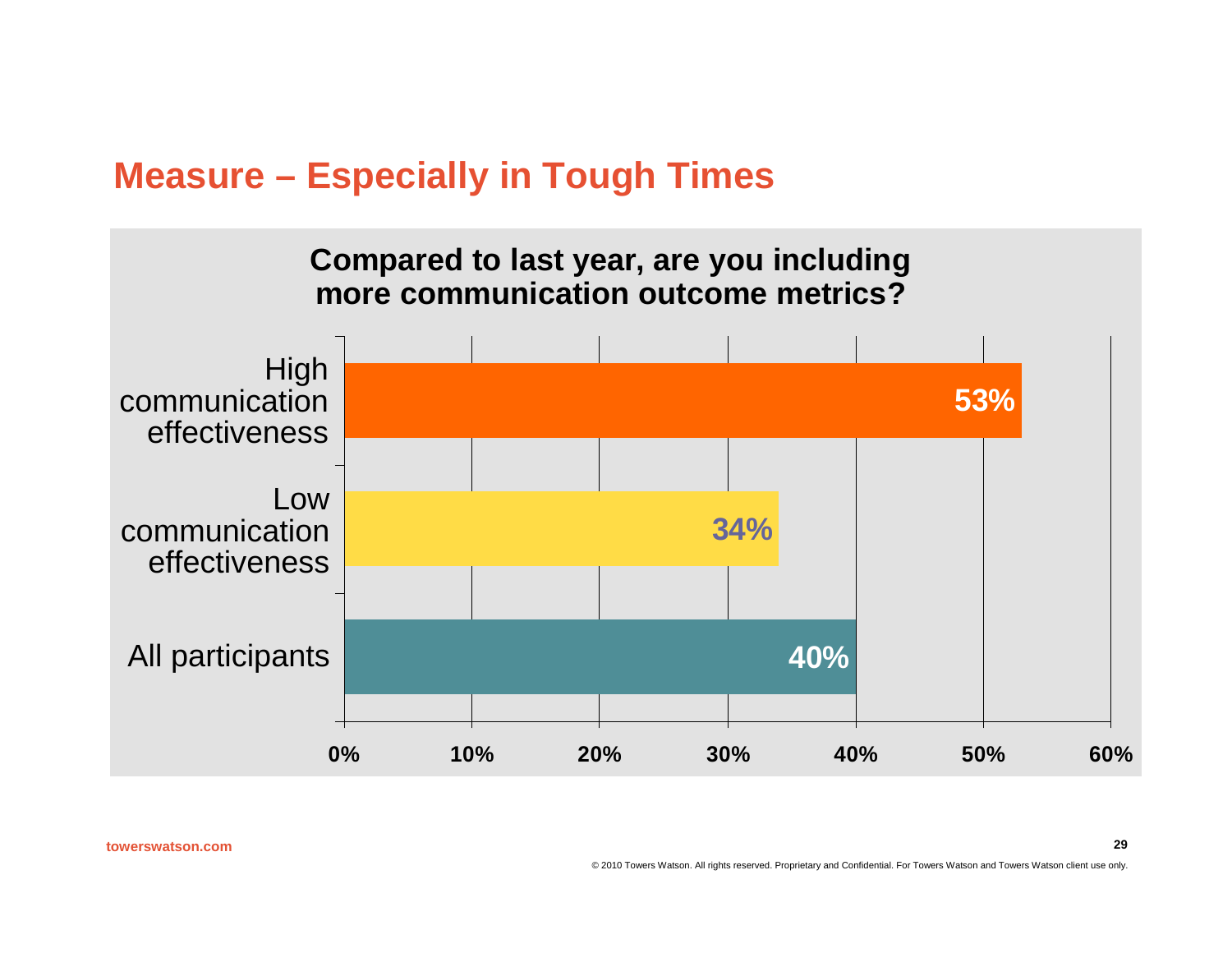#### **Highly Effective Firms Seek Input – From Inside and Out**

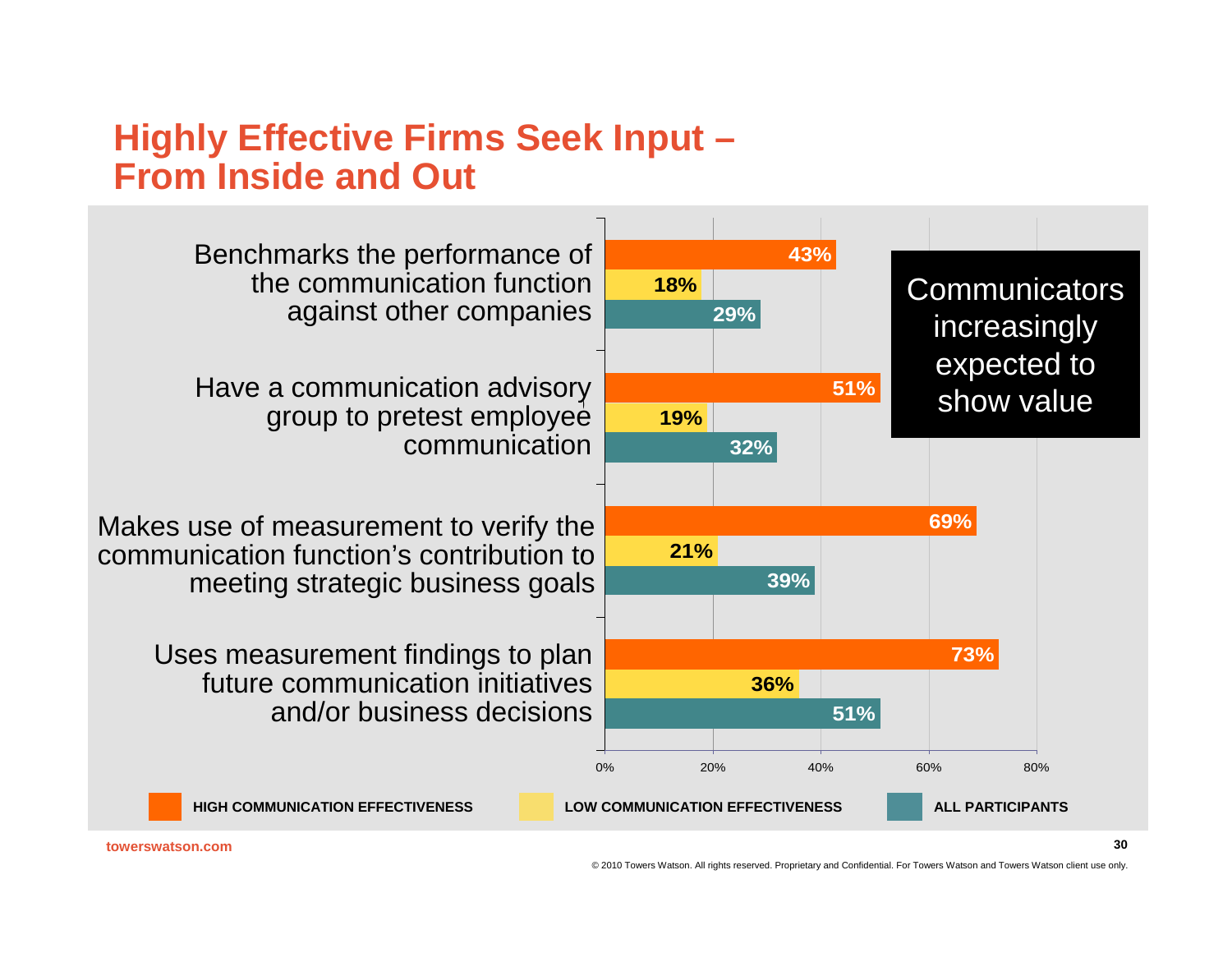## **What The Study Tells Us…**

- **1. When the going gets tough successful companies say more not less**
	- The best take the initiative to deliver the tough messages in real time
	- Use a variety of media from face-to-face to Facebook!
- **2. The employment deal has changed companies need to recalibrate the new deal to retain high performers and keep all employees engaged**
	- Employees believe there is a deal even if the company doesn't
	- What are you saying about the deal going forward? What's staying the same?
- **3. Treat managers as a special audience**
	- Help them use communication to effectively manage change
	- Provide tools and training to communicate with a diverse/dispersed audience
- **4. The three secrets to success measure, measure, measure**
	- What gets measured gets done, acknowledged and rewarded
- **5. Investing in effective communications pays dividends to the business**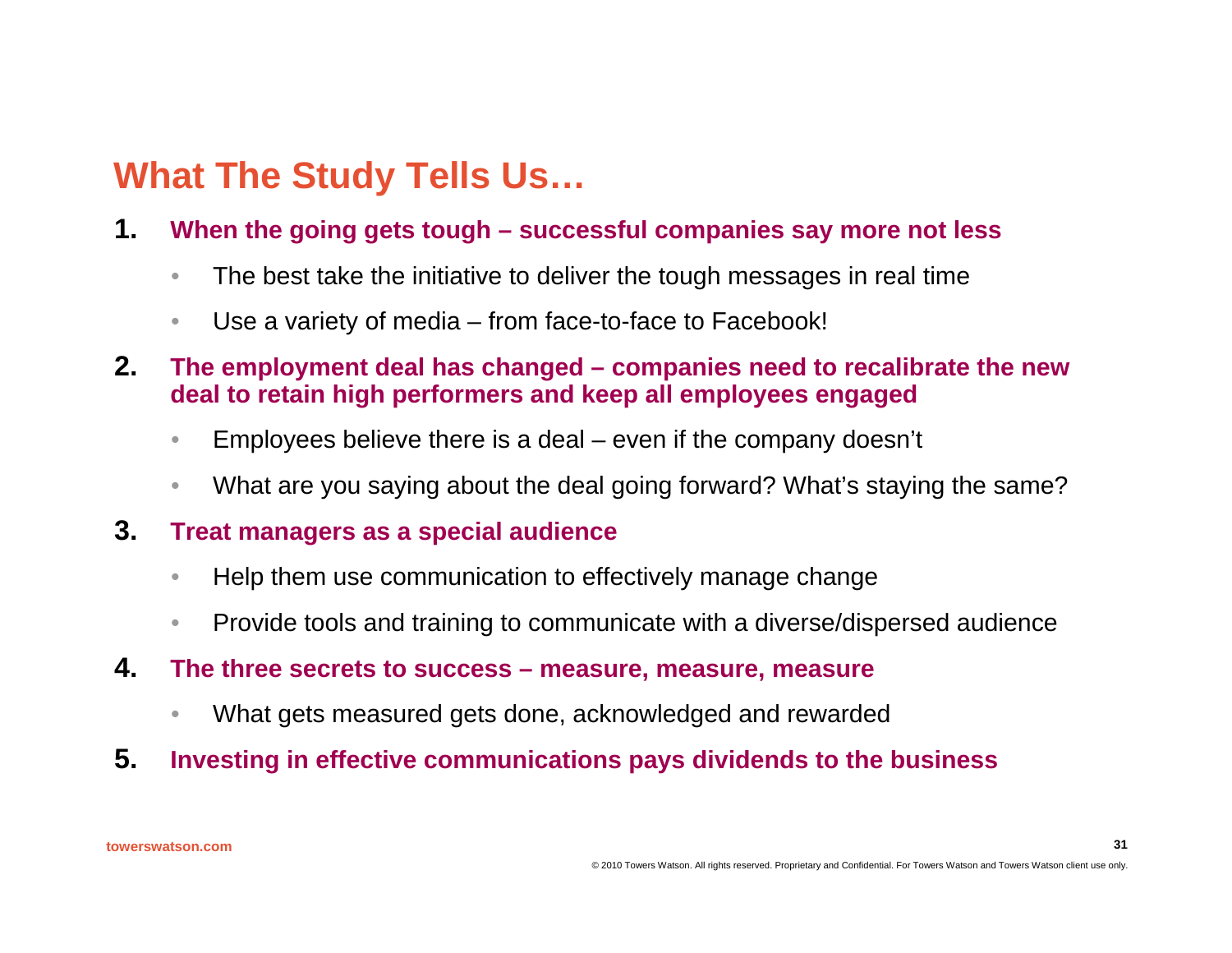#### **2009 Results Report**



#### **Capitalizing on Effective Communication**

TOWERS WATSON

How Courage, Innovation and Discipline Drive

2009/201 **Communication ROI Study Report**<br>Originally published by Watson Wyatt Worldwide

#### e courage.

icate to employees about what matters to<br>and tell it like it is.

8 2009/2010 Communication ROI Study Report | Towers Watson

|  | Re-communicate your employee value proposition | $\rightarrow$ |
|--|------------------------------------------------|---------------|
|  | 2. Talk about the new deal now.                | $\rightarrow$ |

3. Help employees appreciate what they have today. >>

 $\rightarrow$ 

 $\rightarrow$ 

4. Trust and train your leaders to talk about change.

5. Learn how to communicate effectively with diverse employees.

#### 1. (Re-)communicate your employee value proposition.

In its simple form, the EVP or employment deal means what employees can expect from the company and what the company expects from them.

During challenging economic times and amidst changing market conditions, many companies take steps to control costs and protect the business. These often include eliminating or altering employee programs or the way work is organized. All of these changes affect employees personally. When employees perceive that the EVP is changing, you have an opportunity to re-align your employees with the direction of the organization and to re-engage the talent you have.

#### Through the EVP, you can:

· Align your workforce with the mission and brand of your organization

· Differentiate your organization to attract and retain talent

Get the most out of your investment in talent, compensation and benefit programs



effective communicators do a better job of communicating EVP-although there is still a lot of room for improvement e 4). In particular, more companies need to include the EVP age as part of their overall employee communication strategy.



10 2009/2010 Communication ROI Study Report | Towers Watson